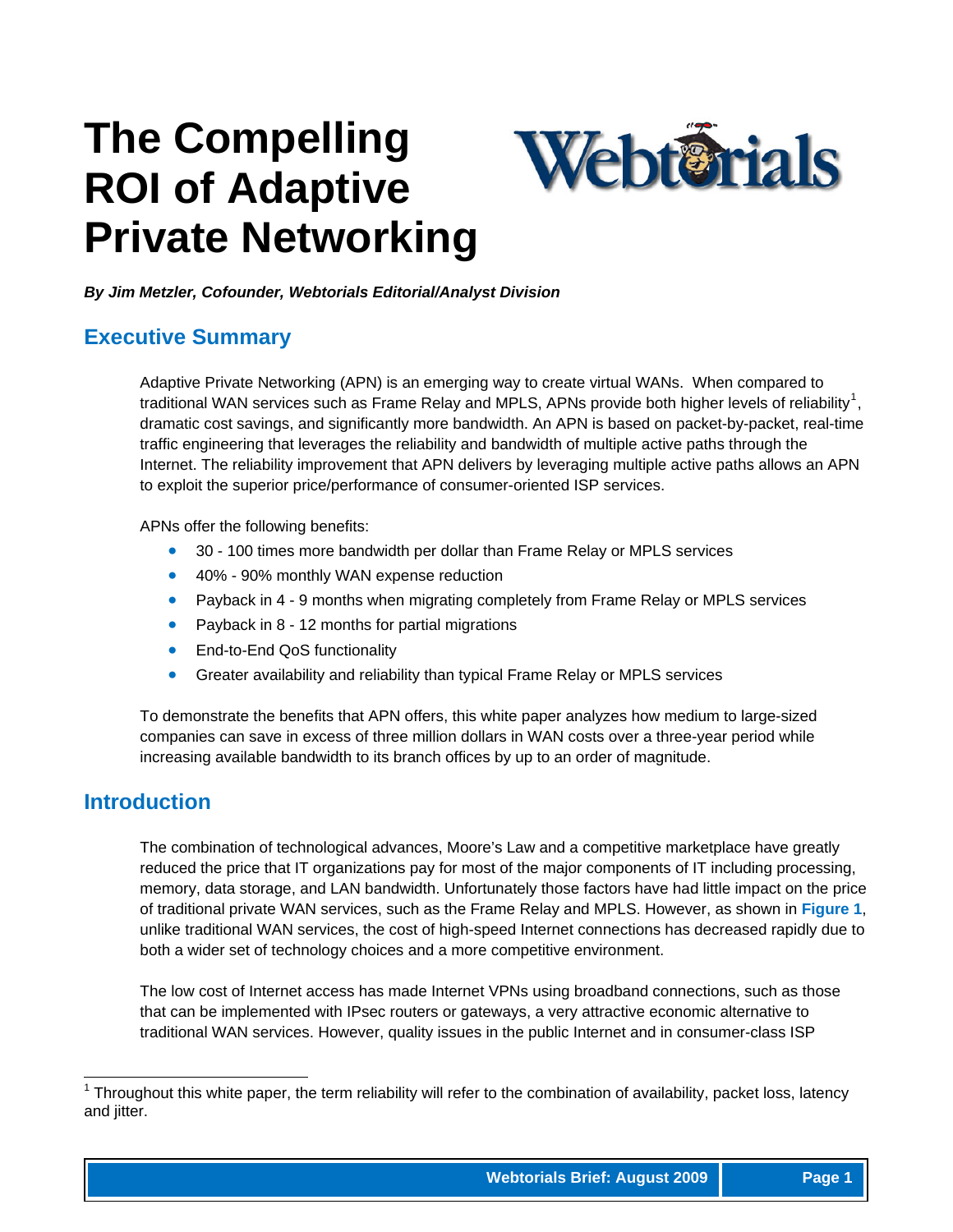

services generally prevent Internet VPNs from meeting the reliability standards of enterprise IT departments. As a result, Internet VPNs are most often used only as a backup connection to a primary

private WAN circuit. This is unfortunate because the shortfall in quality is fairly small when compared to the dramatic cost savings and additional bandwidth that can be realized by using broadband connections. In cases where Internet-based VPNs are deployed today, businesses typically prefer an expensive T1 for access, since a single xDSL connection often results in insufficient upstream bandwidth and a higher Mean Time to Repair (MTTR).

The potential for dramatic WAN savings has begun to attract the attention of CIOs. One such CIO is Geir Ramleth of Bechtel. In a recent article<sup>[2](#page-1-0)</sup>, Ramleth stated that because of the need to become significantly more efficient he intends to fundamentally change how Bechtel provides IT services. One of his goals is to get the cost that he pays for WAN services to be in line with the WAN costs of industry leaders such as YouTube. Ramleth estimates that YouTube spends between \$10 and \$15 per megabit/second for WAN bandwidth, while Bechtel is spending \$500 per megabit/second for its WAN bandwidth.

The goal of this white paper is to describe Adaptive Private Networking, an emerging technology for implementing Internet-based virtualized WANs that can either augment or replace traditional private WANs. APN greatly increases the reliability of Internet-based connections and enables IT organizations to achieve the kind of WAN savings envisioned by Ramleth. APN achieves these goals by leveraging the superior price/performance that is associated with consumer-class Internet services at remote offices, as well as competitively priced business-class Internet access at data center sites. This results in recurring monthly WAN cost savings in the range of 40% to 90%.

<span id="page-1-0"></span>l  $2$  The Google-ization of Bechtel, Carolyn Duffy Marsan, Network World, October 28, 2008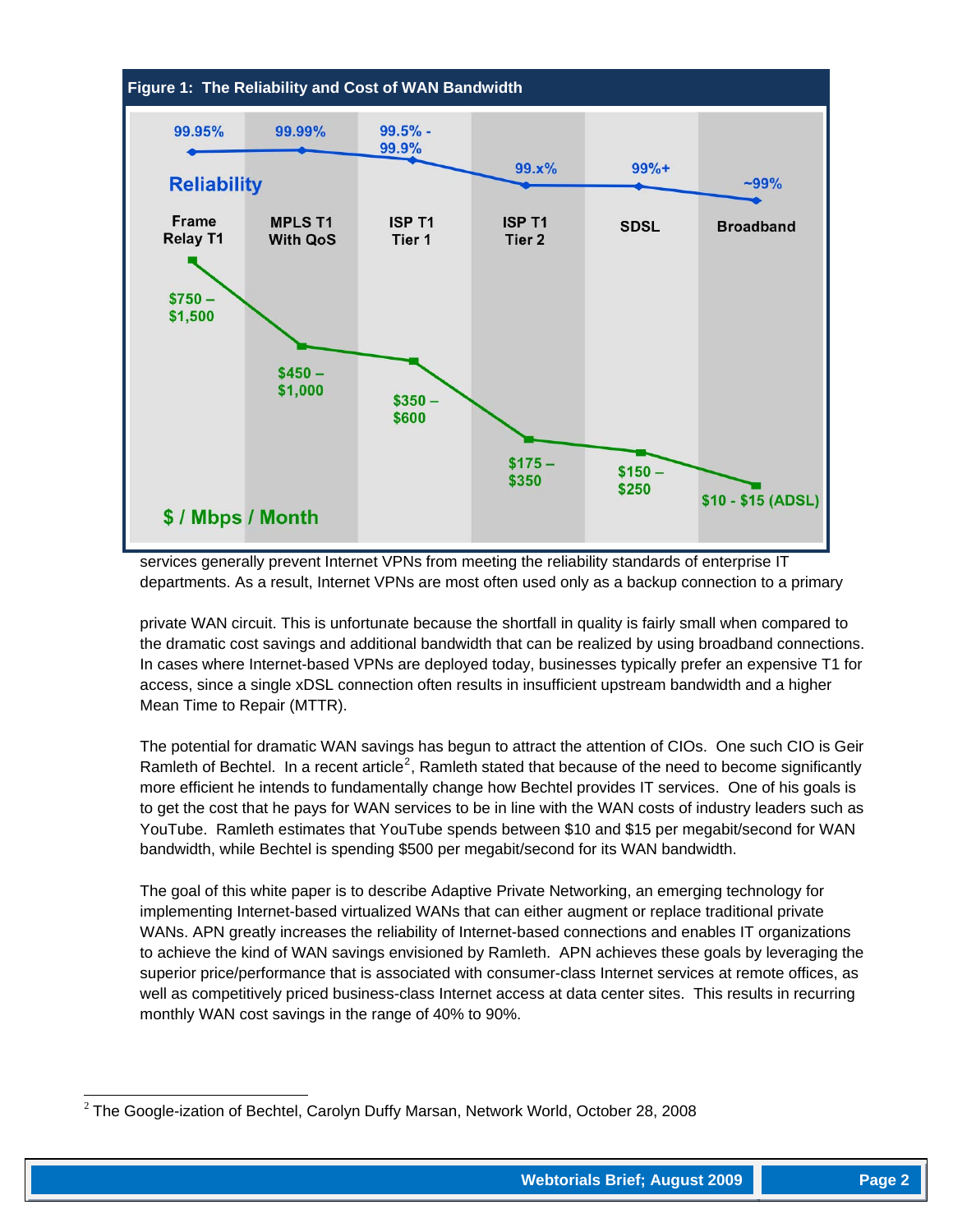## **Traditional WAN Services**

The emergence of the Internet in the early to mid 1990s was the impetus for most telecommunications carriers to begin a gradual transition away from a time division multiplexing (TDM) based infrastructure and towards a packet switched infrastructure focused on the Internet protocol suite. One of the advantages of packet switching is its ability to emulate dedicated private leased line data networks with virtual networks that are implemented over a shared infrastructure. While leased lines will continue to be used well into the future for certain applications, most enterprise WANs are increasingly dependent on some form of virtual WAN service for connecting remote sites to consolidated data centers.

The rest of this section of the white paper will describe the primary virtual WAN services currently in use.

#### **Frame Relay**

The Frame Relay services that were first deployed in the early 1990s were the natural extension of the X.25 services that were first deployed in the early 1980s. By that is meant that Frame Relay is very similar to X.25, with the primary differences being that Frame Relay operates at higher speeds in part because Frame Relay does less error checking than X.25 does.

X.25 and Frame Relay were the first significant services introduced into the virtual WAN market. Within an X.25 or Frame Relay service, traffic from multiple customers is packet switched over a shared and typically over-subscribed network of X.25/Frame Relay switches. The resultant relatively low infrastructure costs per unit of bandwidth allow carriers to offer these services at lower prices than comparable bandwidth on dedicated leased lines.

Frame Relay customers purchase services based on a desired Committed Information Rate (CIR), which is the rate the carrier guarantees will be delivered without dropped packets. Although it is typically possible for the customer to send traffic bursts up to the access line rate, any traffic in excess of the CIR is subject to packet discard when the network is congested. For traffic within the CIR, Frame Relay typically delivers error free packets 99.95% of the time.

One of the weaknesses of Frame Relay is that it does not inherently support Quality of Service (QoS) or packet prioritization well. This makes Frame Relay a sub-optimal WAN service for enterprises that want to use a converged enterprise network to support either real-time traffic (e.g., VoIP and video conferencing) or a mix of traffic - some of which is both business critical and delay sensitive and some of which is not. As indicated in Figure 1, the current cost per Mbps of Frame Relay services is typically in the range of \$750-\$1,500 per month. Referring back to Bechtel, the unit cost of Frame Relay services is approximately fifty to one hundred and fifty times higher than the goal for the unit cost of WAN bandwidth that was established by Ramleth.

#### **MPLS VPNs**

Most large carriers are deploying MPLS as a unifying network core technology that can support both legacy Layer 2 subscriber services (Frame Relay and ATM) and emerging packet-based services both at Layer 2 and at Layer 3. MPLS services offer excellent support for meshed topologies, making these services well suited for VoIP, videoconferencing, and collaborative applications requiring any-to-any connectivity.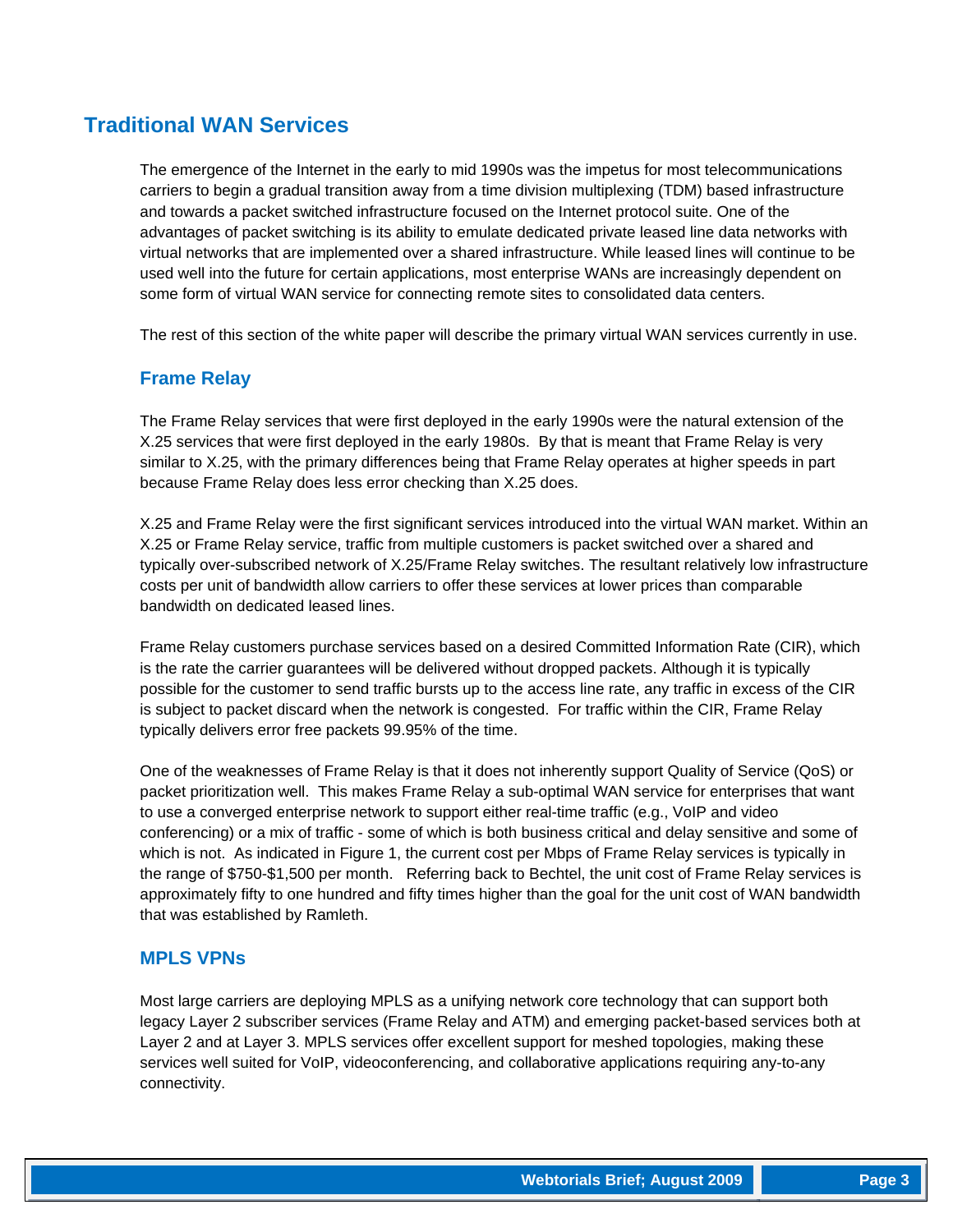The major suppliers of MPLS services offer a number of different classes of service (CoS) designed to meet the QoS requirements of different types of applications. Real-time applications are typically placed in what is often referred to as a Differentiated Services Code Point (DSCP) Expedited Forwarding class that offers minimal latency, jitter, and packet loss. Mission critical business applications are typically relegated to what is often referred to as a DSCP Assured Forwarding Class. Each class of service is typically associated with a service level agreement (SLA) that specifies contracted ranges of availability, latency, jitter, and packet loss. The carriers' ability to offer disparate classes of service is supported both by configuring the QoS functionality of the carrier's MPLS routers and by traffic engineering to ensure that the Label Switched Paths (LSPs) that carry high priority traffic have the appropriate characteristics to meet the targeted service level.

As noted, carriers provide an SLA for their MPLS services. Unfortunately, in most cases the SLAs are weak. In particular, it is customary to have the SLAs be reactive in focus; i.e., the computation of an outage begins when the customer opens a trouble ticket. In most cases, the carrier's SLA metrics are calculated as network-wide averages rather than for a specific customer site. As a result, it is possible for a company's data center to receive notably poor service in spite of the fact that the network-wide SLA metrics remain within agreed bounds. In addition, the typical level of compensation for violation of service level agreements is quite modest.

Pricing for MPLS Layer 3 services typically includes separate charges for the local access circuit, the speed of the port of the ingress label switch router, the CoS profile selected, and any advanced services (e.g., Internet access, multicast, network firewalls, etc.) that are part of the service. With careful network design and traffic engineering, MPLS services can deliver both better reliability (up to 99.99%) and somewhat lower cost (between \$450 and \$1,000 per Mbps per month domestically and as high as \$2,500 per Mbps per month internationally) than Frame Relay services. In order to get the best pricing for MPLS services, subscribers are required to sign long term contracts – typically three years. Referring again to Bechtel, the unit cost of MPLS services is approximately thirty to one hundred times higher than the goal for the unit cost of WAN bandwidth that was established by Ramleth.

#### **IPsec VPNs**

IPsec is a suite of protocols that provides for the encryption and authentication of IP traffic. By using IPSec in tunnel mode, enterprise routers or gateways can create a VPN by tunneling IP traffic through the public Internet. The tunnel is created by encrypting the original packet and encapsulating it within a new packet whose source and destination are the IPsec routers. Compared to a Frame Relay or MPLS VPN service, an IPsec VPN has a relatively low monthly recurring cost that is comprised entirely of Internet access fees paid to the ISPs serving each enterprise site participating in the VPN. Based on Internet access via a T1 local circuit from a Tier 1 ISP, the cost of an IPsec VPN connection is in the range of \$300-\$600 per Mbps per month, while a similar service from a Tier 2 ISP is typically in the range of \$175-\$350 per Mbps per month. The reliability of an IPsec VPN is fairly high. It can be approximately 99.5% for a Tier 1 ISP and approximately 99% for a Tier 2 ISP. Even though IPsec VPN services leverage the low cost of the Internet, the cost of these T1-based services is still approximately twelve to sixty times higher than the goal for the unit cost of WAN bandwidth that was established by Ramleth.

One of the major disadvantages of an IPsec VPN is that the Internet does not support any form of QoS. As a result, IPsec VPNs don't always provide acceptable levels of latency, jitter, and packet loss for interactive enterprise applications or real-time applications. Part of the quality issue is due to the fact that packets are routed based on what BGP (Border Gateway Protocol) determines to be the shortest path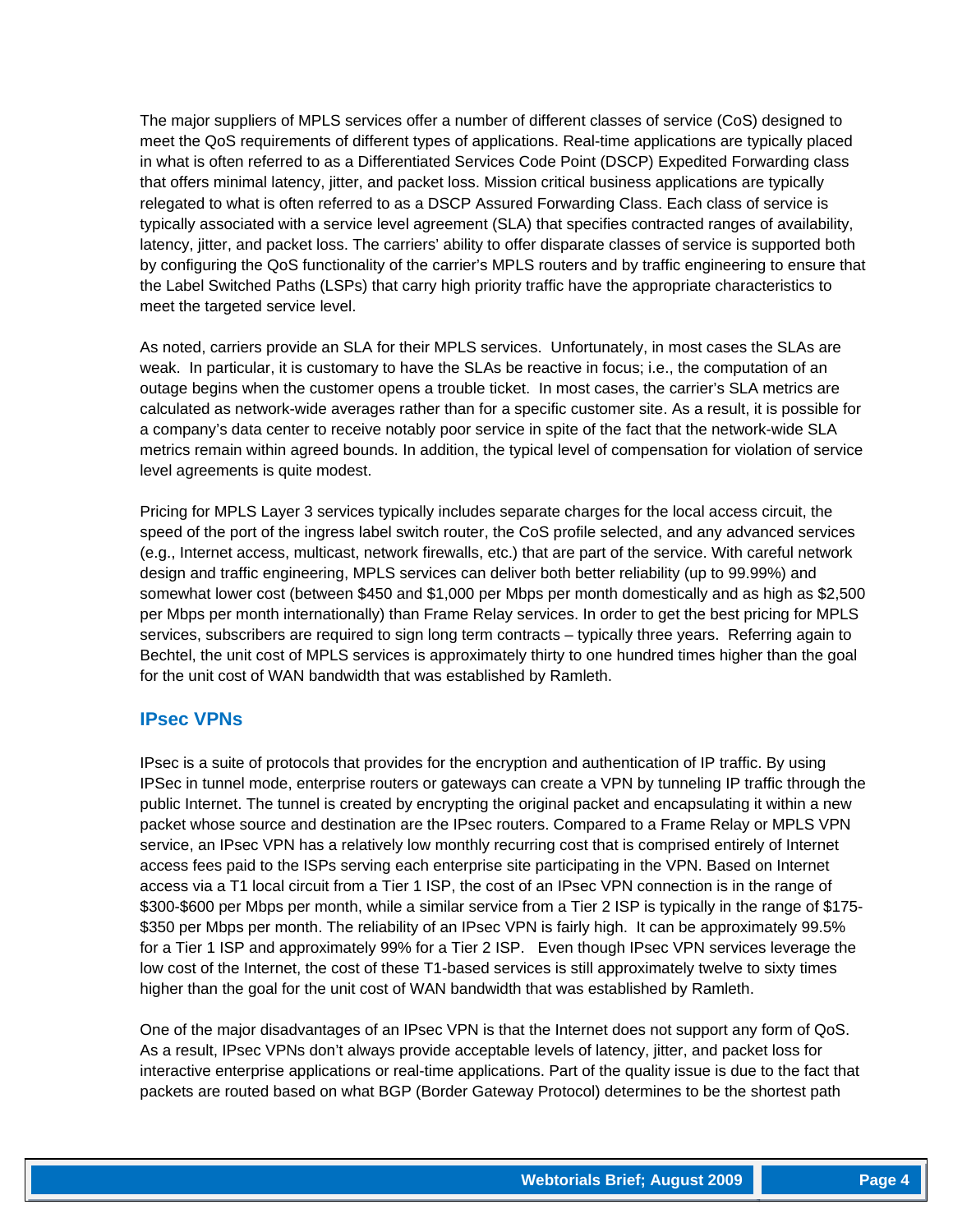regardless of whether the traffic traversing that path is encountering high levels of congestion resulting in unacceptable levels of latency, packet loss or jitter.

IPsec VPNs can also utilize consumer-grade Internet access using cable and/or xDSL. While these access technologies are high speed, and very low cost (\$3-\$15 per Mbps per month), the reliability is generally regarded as too low to meet enterprise quality standards for connecting branch offices to central data centers. In addition, a single such connection will frequently offer insufficient upstream bandwidth, and unacceptable MTTR. As described in the next section of this white paper, APN is an emerging virtual networking technology that solves the reliability and performance issues that are associated with the public Internet and commodity ISP access networks by using instantaneous traffic engineering to distribute traffic across a number of parallel Internet paths.

## **Adaptive Private Networking**

One of the key concepts that underlies APN is the concept of adding intelligence to a multitude of consumer grade network connections and hence creating a low cost, highly reliable enterprise class product or service. This basic concept has been used successfully in other aspects of IT, most notably storage. For example, RAID (Redundant Array of Inexpensive Disks) arrays are created by wrapping a layer of intelligence around high volume consumer grade hard disk drives. RAID arrays have become popular because they are inexpensive, highly reliable and highly scalable.

As shown in **Figure 2**, APN is a two-ended solution and requires that appliances be placed physically or logically in-line with the Internet access routers at every site that participates in the APN. In the figure, both the data center site and the remote office sites access the Internet via two ISPs each. As a result, there are four distinct paths between the pair of sites over the Internet. As is also shown in Figure 2, it is possible to have a fifth path between the two sites using a traditional WAN service such as Frame Relay or MPLS. The appliances encrypt and encapsulate each packet traversing the Internet. Encryption is optional for packets sent over existing private WAN connections. The encapsulation header includes a timestamp, sequence number and an IP address of the destination APN appliance that corresponds to the far end ISP that will be used by this particular packet.

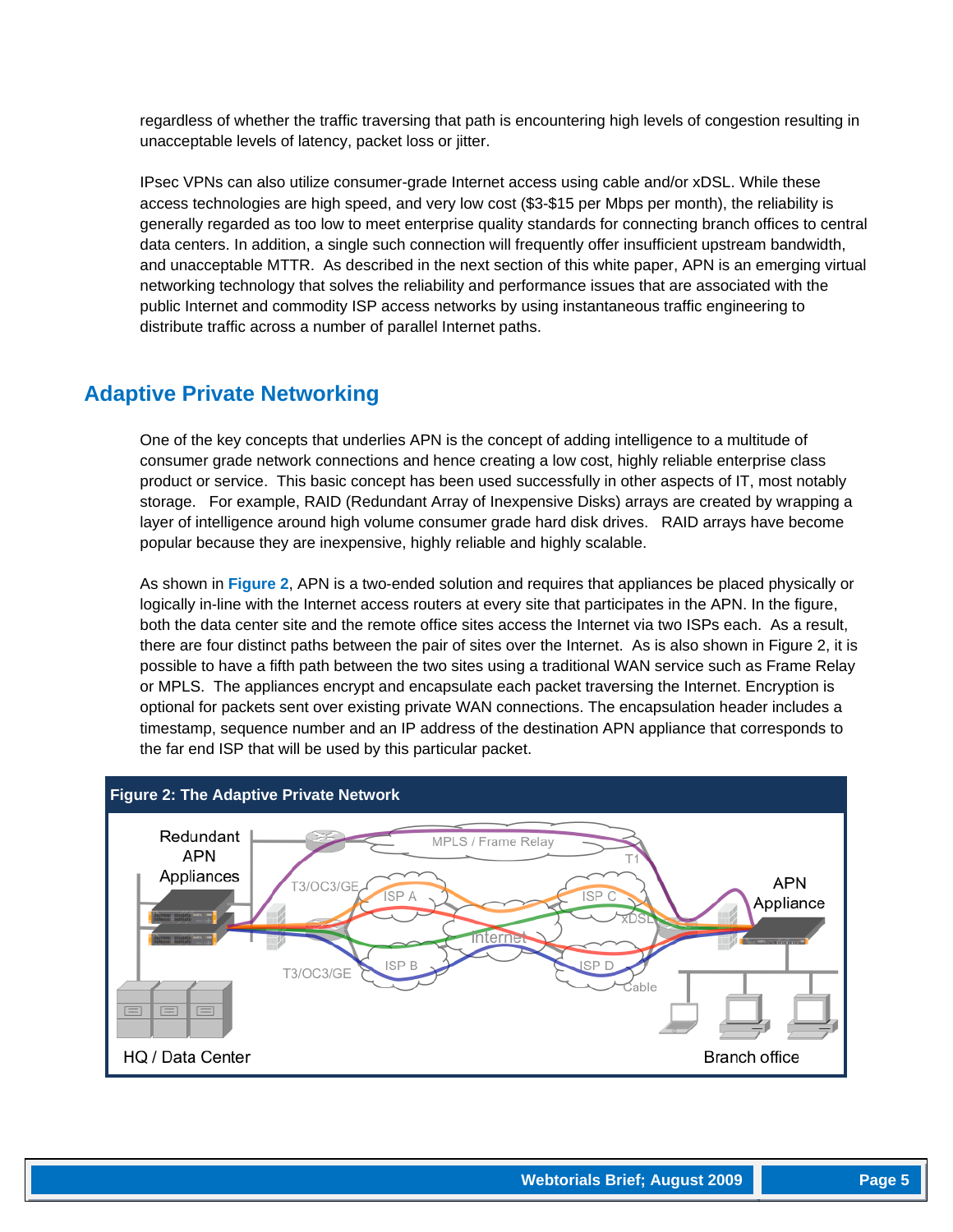The APN appliances use a combination of the capabilities described below to make multiple parallel network paths function as a single high bandwidth connection with very high reliability; e.g., high availability, and low packet loss, latency, and jitter, and thus predictable application performance.

**Real-time Performance Monitoring:** The APN appliances continually monitor each of the parallel network paths on a packet-by-packet basis for loss, latency, and jitter. Data on these metrics is derived from the headers that encapsulate the user traffic. As a result, the monitoring does not consume any extra bandwidth and the performance characterization always reflects the current state of each path. The real-time nature of the monitoring allows even short-term congestion events to be detected, allowing subsequent packets to be re-routed around the congested path until the event is cleared.

**Application Awareness:** An APN appliance can recognize a wide range of application packet flows and can be configured to optimally leverage the network fabric differently for bulk data transfers, interactive traffic and real-time communication.

**Resilient Multipath Connectivity:** APN appliances multiplex traffic onto multiple paths for both aggregating bandwidth and providing enterprise class reliability in the face of outages, delay and packet loss. They perform stateful traffic steering based on the adaptive path selection algorithms described below. When faced with a transient loss of packets, Resilient Multipath Connectivity quickly retransmits lost packets and hence avoids the performance penalty that is associated with TCP's Slow Start and Congestion Avoidance algorithms. If the loss is not transient, Resilient Multipath Connectivity directs all traffic off of the troubled link and onto high quality links until the problem is resolved. When supporting real-time applications such as VoIP, traditional videoconferencing and telepresence, Resilient Multipath Connectivity chooses the path with the lowest delay, packet loss and jitter.

**Adaptive Path Selection:** Adaptive path selection algorithms are employed to make instantaneous selections of the best path for each application type on a packet-by-packet basis. If there is a failure or congestion in one of the paths, traffic can be re-directed in as little as a few hundred milliseconds. Application-aware adaptive path selection among multiple paths provides a form of *virtual QoS* for the public Internet. The path selection algorithms also provide load distribution across all paths to ensure that the maximum advantage is taken of all the available bandwidth.

Because of adaptive path selection, the availability of an APN that consists of multiple parallel paths is very high even if the availability of each component path is only moderately high. For example, **Figure 3** depicts a system that is composed of two components that are connected in parallel.

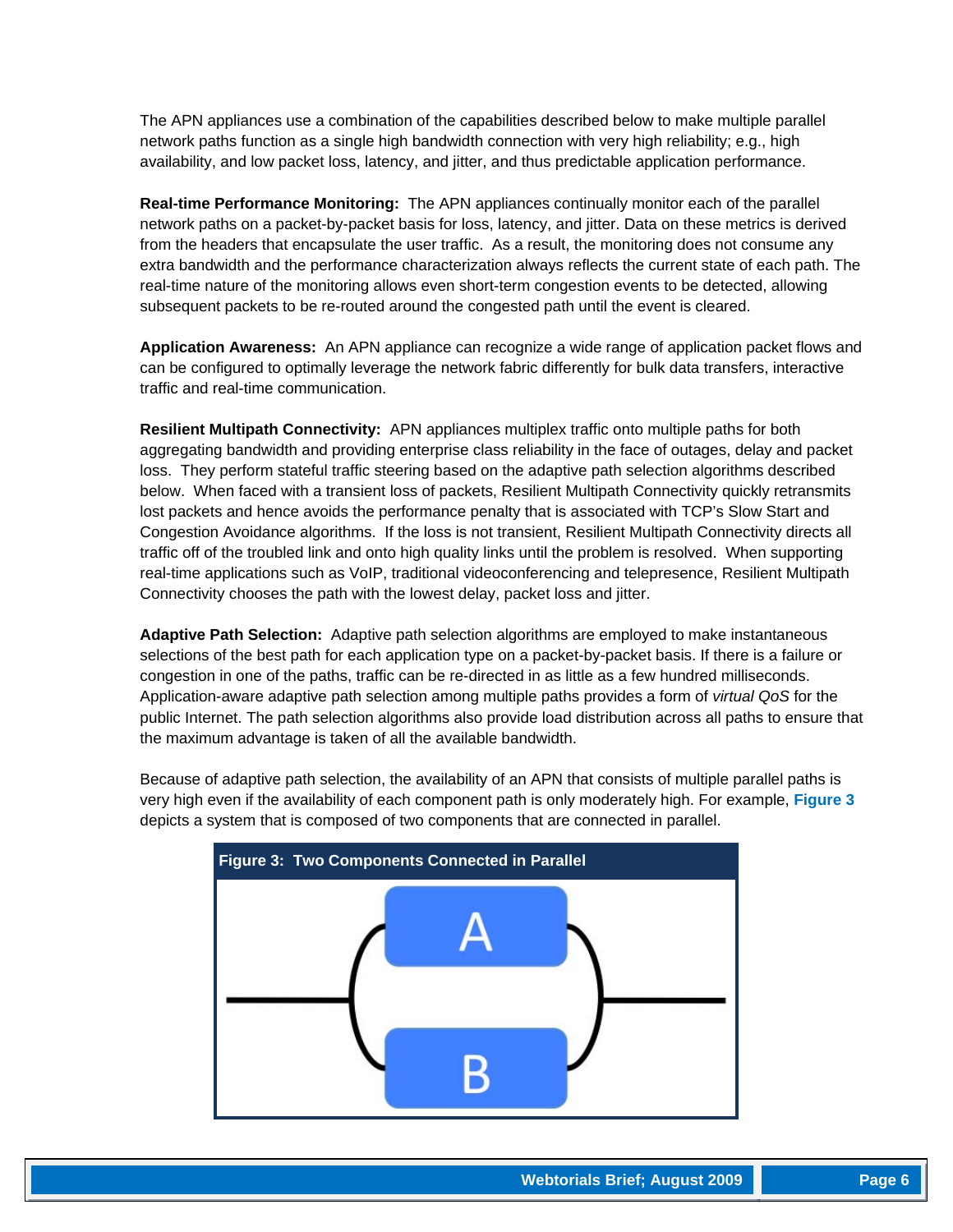The system depicted in **Figure 3** is available unless both of the two components are unavailable. Assuming that each component is a diversely routed DSL or cable access line and that one of the access lines has an availability of 99% and the other has an availability of 98%, then the system has an availability of 99.98%. Alternatively, if both access lines have an availability of 99%, then the system is available 99.99% of the time. This level of availability is equal to or exceeds the availability of single vendor Frame Relay or MPLS networks.

The APN functionality described above, in conjunction with parallel paths, can provide similar benefits in terms of protecting traffic from excessive congestion-related delay, jitter and loss. In particular, the delay and jitter are reduced for real-time or interactive applications, and bandwidth is increased and loss reduced for bulk data transfers.

**Network Fabric Optimization:** The APN appliance can also include network fabric optimization functionality. For example, the APN device can perform packet re-ordering to ensure that packets are delivered to the end system in the correct sequence. For data applications, the APN appliance can detect a packet loss and immediately request a re-transmission by issuing a negative acknowledgement to its partner appliance. The lost packet can be recovered and placed into sequence, making it appear to the end systems that a lossless network connects them. For VoIP, APN can detect and move packets off paths experiencing excessive loss or jitter within a fraction of a second. For even greater VoIP quality, APN can leverage the ample bandwidth to minimize latency by transmitting redundant VoIP packets over multiple paths. The egress APN appliance will insert the first copy of each VoIP packet it receives into the voice stream delivered to the IP phone, discarding the duplicate packets that have encountered higher latency.



**Figure 4** shows the unique value proposition of APN vs. the more traditional types of virtual WANs in terms of reliability and the price per Mbps per month. The latter metric for APN reflects the very low costs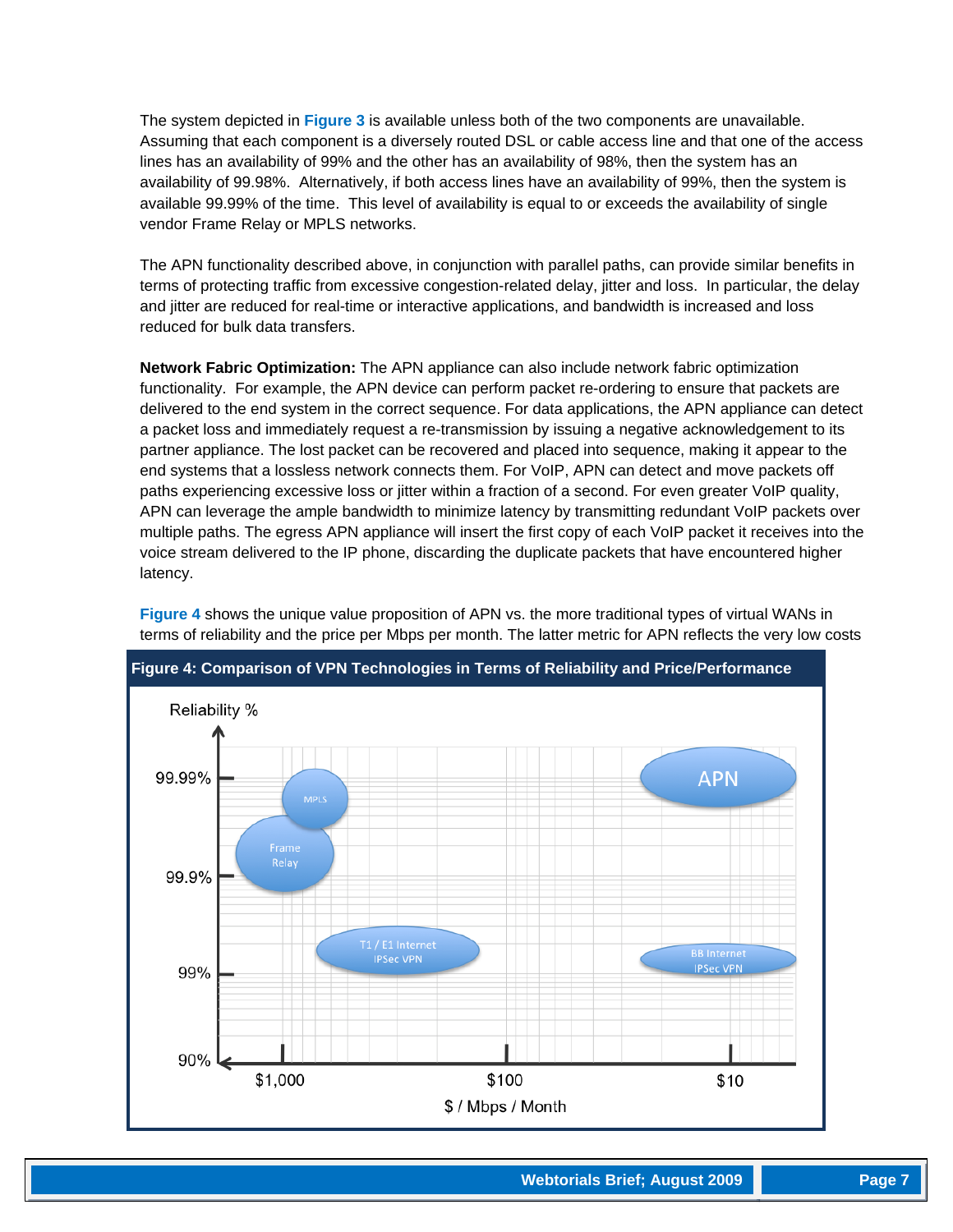of cable and xDSL Internet access that can be leveraged at remote sites, which account for the majority of WAN access costs for most enterprise branch office networks. The access costs are low enough to allow two or more Internet connections at each remote site via different ISPs, as well as dual high-speed Internet connections via different ISPs at the data center site. The cost savings are also significant enough in comparison with the WAN alternatives to allow significant additional bandwidth to be provisioned on each link and at each site.

## **WAN Optimization and Adaptive Private Networking**

The phrase *WAN Optimization* refers to an extensive set of techniques that organizations have deployed in an attempt to ensure both acceptable costs and acceptable application performance. Two of the primary roles that these techniques play are to:

- Reduce the amount of data that must be transmitted over a WAN;
- Mitigate the impact of inefficient protocols and applications;

One of the principal categories of WAN Optimization products focuses on improving the cost and performance of delivering applications from centralized data centers to branch office employees over networks technologies such as Frame Relay and MPLS. Products of this type are typically referred to as WAN Optimization Controllers (WOCs) and are produced by numerous vendors including Riverbed, Cisco, Blue Coat, Juniper, F5 and Citrix. WOCs are often referred to as *symmetric solutions* because they require functionality in both the data center as well as the branch office.

As noted, one of the goals of a WOC is to mitigate the need for an expensive WAN upgrade by reducing the amount of data that must be transmitted over the WAN. To support this goal, WOCs implement myriad technologies including caching, compression, and de-duplication. In many, but not all, instances these techniques can improve application performance. While there are exceptions, in most cases a WOC reduces the amount of data that must be sent over a wide area network by a factor that typically ranges between two and four. Relative to the goal of mitigating the need for an expensive WAN upgrade, WOCs and APN are competitive solutions. The advantage of APN is that it provides thirty to one hundred times the bandwidth per dollar when compared to traditional Frame Relay and MPLS services.

Another goal of a WOC is to mitigate the impact of chatty protocols and applications by implementing techniques such as request prediction and spoofing. A chatty protocol such as Common Internet File System (CIFS) requires hundreds of round trips to complete a transaction. For example, a chatty protocol could require two hundred round trips to complete a transaction. If the round trip WAN delay is seventy five milliseconds, the round trips would take fifteen seconds. Adding more bandwidth will not reduce the amount of time that the round trips require. As such, WOCs and APNs are complementary solutions in those instances in which a WOC is optimizing the performance of chatty protocols and applications.

## **A Return on Investment (ROI) Analysis**

This section will present two case studies to demonstrate the dramatic cost savings that are associated with migrating, in part or completely, from traditional WAN services to APN. To exemplify the factors that drive the cost effectiveness of APN, the first case study will be presented in detail. However, in order to not unduly increase the length of this white paper, the second case study will be presented in summary fashion.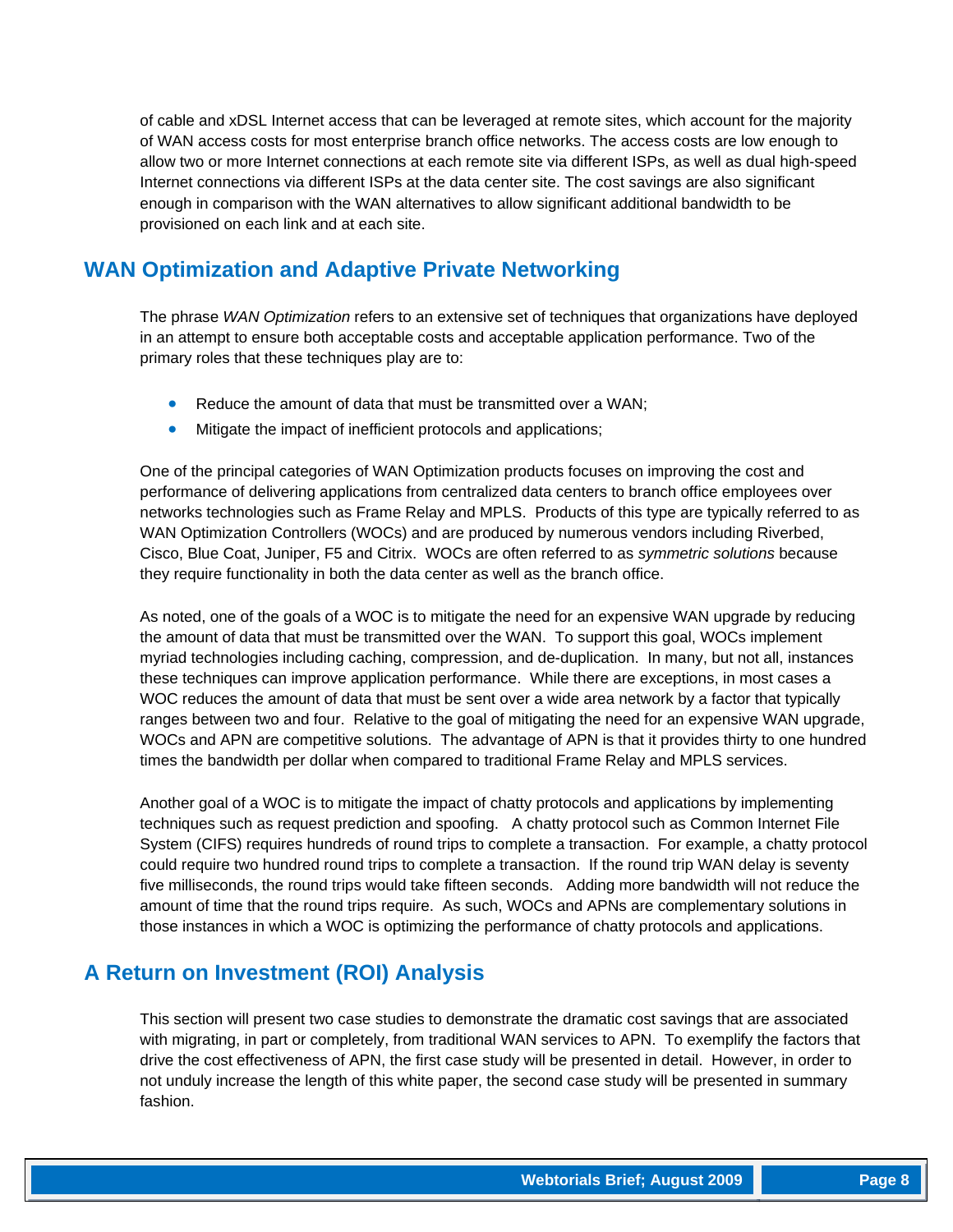There are numerous metrics that can be used to measure the financial viability of deploying a new network technology such as APN. One of the most useful metrics is the payback period, which is the amount of time before the resultant savings equals or exceeds the cost of deploying a new technology or service. As was previously mentioned, migrating to APN from traditional WAN services significantly improves the price/performance ratio without sacrificing service quality. As will be demonstrated in this section, the payback period for a full migration to APN is typically between three and eight months. A more conservative approach to adopting APNs is to leave some Frame Relay or MPLS service in place at selected sites as additional parallel paths within the overall network. In this scenario, payback is typically achieved within eight months to a year.

Another useful financial metric is the internal rate of return (IRR)<sup>[3](#page-8-0)</sup>. According to Wikipedia<sup>[4](#page-8-1)</sup>, the internal rate of return is the annualized effective compounded return rate that can be earned on the invested capital. One way to look at the IRR metric is to consider an IT organization that invested \$100,000 in new technology and after three years the use of that new technology produced a hard savings<sup>[5](#page-8-2)</sup> of \$200,000. The IRR metric is the answer to the question "If the company had invested that \$100,000 in the bank, what annual rate of return would the bank had to have given them for the three years, in order for their \$100,000 investment to grow to \$200,000". In this particular case, the answer to that question is 26%.

#### **Large High-Tech Company**

This case study involves a multi-national high-tech company that has headquarters in California, annual revenues of approximately two billion dollars and currently interconnects most of its sites using MPLS. Throughout the rest of the white paper, this company will be referred to as The Large High-Tech Company. **Appendix A** contains details about The Large High-Tech Company's current MPLS network including the fact that the company has seventy-four sites located in Europe, the U.S., the Asia Pacific region, and India.

As is also shown in **Appendix A**, The Large High-Tech Company's:

- Cost for MPLS service per location ranges from a low of \$133 per Megabit/second/month to a high of \$1,250 per Megabit/second/month
- Monthly recurring cost for MPLS services is \$216,233.
- Annual recurring cost for MPLS services is \$2,594,796.

The Large High-Tech Company's three-year cost for its current MPLS network is \$7,784,394. This cost is based on the assumption that The Large High-Tech Company does not add any WAN bandwidth. Since it is unlikely that The Large High-Tech Company will go three years without adding WAN bandwidth, the figure of \$7,784,394 most likely understates the actual three-year costs.

<span id="page-8-0"></span>**EXECUTE 2018**<br><sup>3</sup> More information on how to compute the IRR can be found at <http://www.webtorials.com/abstracts/MetzlerPresentation1.htm>

[http://en.wikipedia.org/wiki/Internal\\_rate\\_of\\_return](http://en.wikipedia.org/wiki/Internal_rate_of_return)

<span id="page-8-2"></span><span id="page-8-1"></span><sup>&</sup>lt;sup>5</sup> Hard savings refers to a verifiable reduction is spending such as the reduction that results from canceling an MPLS service. This is in contrast to soft savings such as the savings that are associated with increasing the productivity of an organization's employees. Soft savings, while important, are both harder to measure and more difficult to use as justification for a capital purchase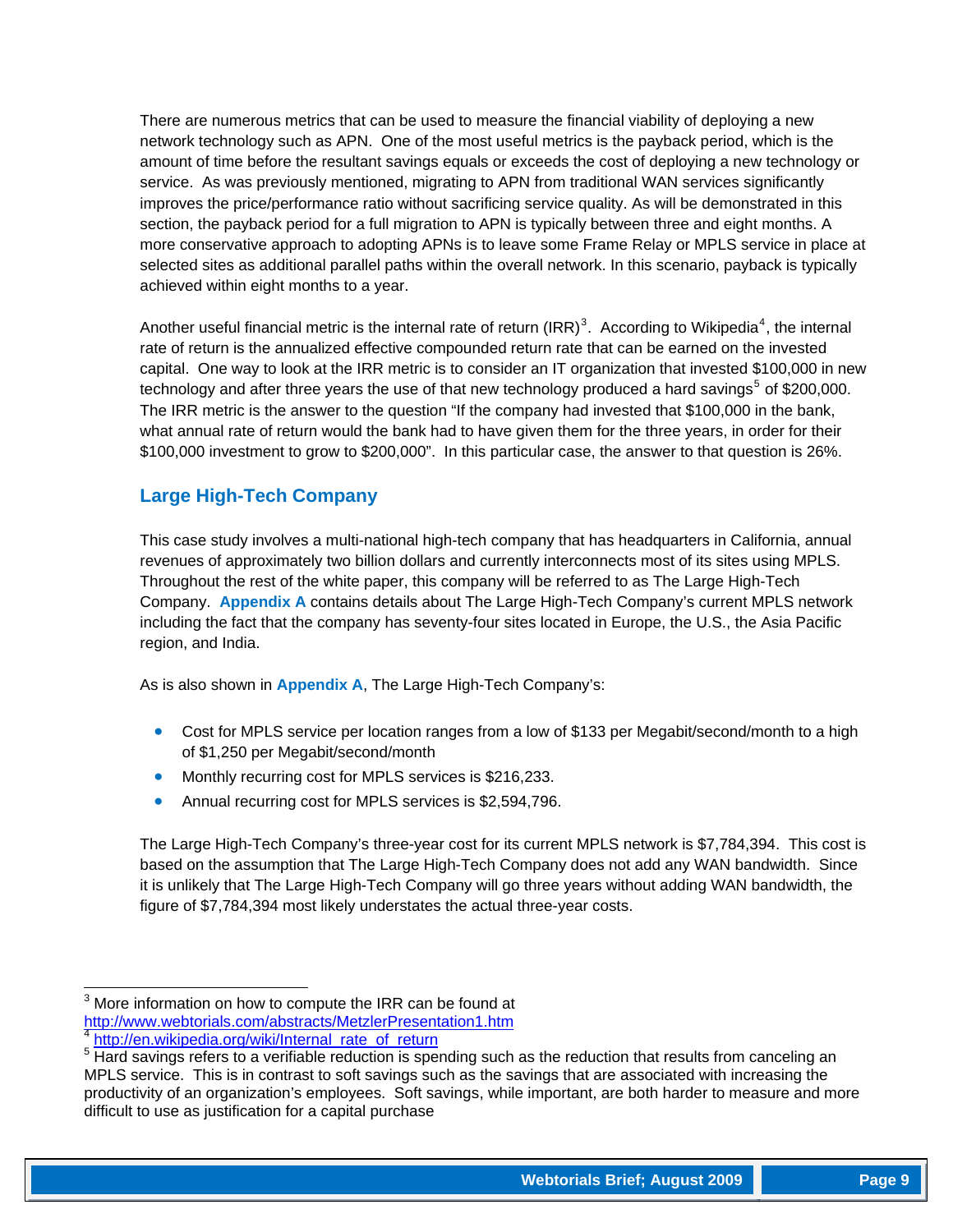The Large High-Tech Company performed an ROI analysis relative to deploying an adaptive private network. They evaluated two scenarios that have a number of common elements. For example, both scenarios:

- Assumed a three year time horizon
- Deployed the APN hardware at the beginning of the first year at a cost of \$892,800
- Implemented between two and twelve times as much bandwidth at each site as was present in the status quo MPLS network. As such, the two scenarios provide for growth in WAN capacity that was not provided for in the analysis of the status quo MPLS network.
- Did not have any hardware maintenance costs in the first year and had hardware maintenance costs of \$107,136 in each of the second and third years.
- Had monthly WAN bandwidth costs at the remote offices that ranged from \$13 per Megabit/second to \$40 per Megabit/second.
- Had monthly WAN bandwidth costs at the three data centers that ranged from \$56 per Megabit/second to \$100 per Megabit/second<sup>[6](#page-9-0)</sup>.

One of the two scenarios was conservative in that it called for leaving some MPLS circuits at The Large High-Tech Company's medium and large size sites in Europe, the Asia Pacific region, and India. It also called for leaving some MPLS circuits at The Large High-Tech Company's three data centers. A site-bysite analysis of the conservative APN scenario is contained in **Appendix B**. A summary of that analysis is contained in **Table 1**.

l

<span id="page-9-0"></span> $6$  WAN bandwidth costs within a region typically span a range of values. The WAN bandwidth costs for both the remote offices and the data centers used in this white paper are estimates based on the high end of the range for each territory.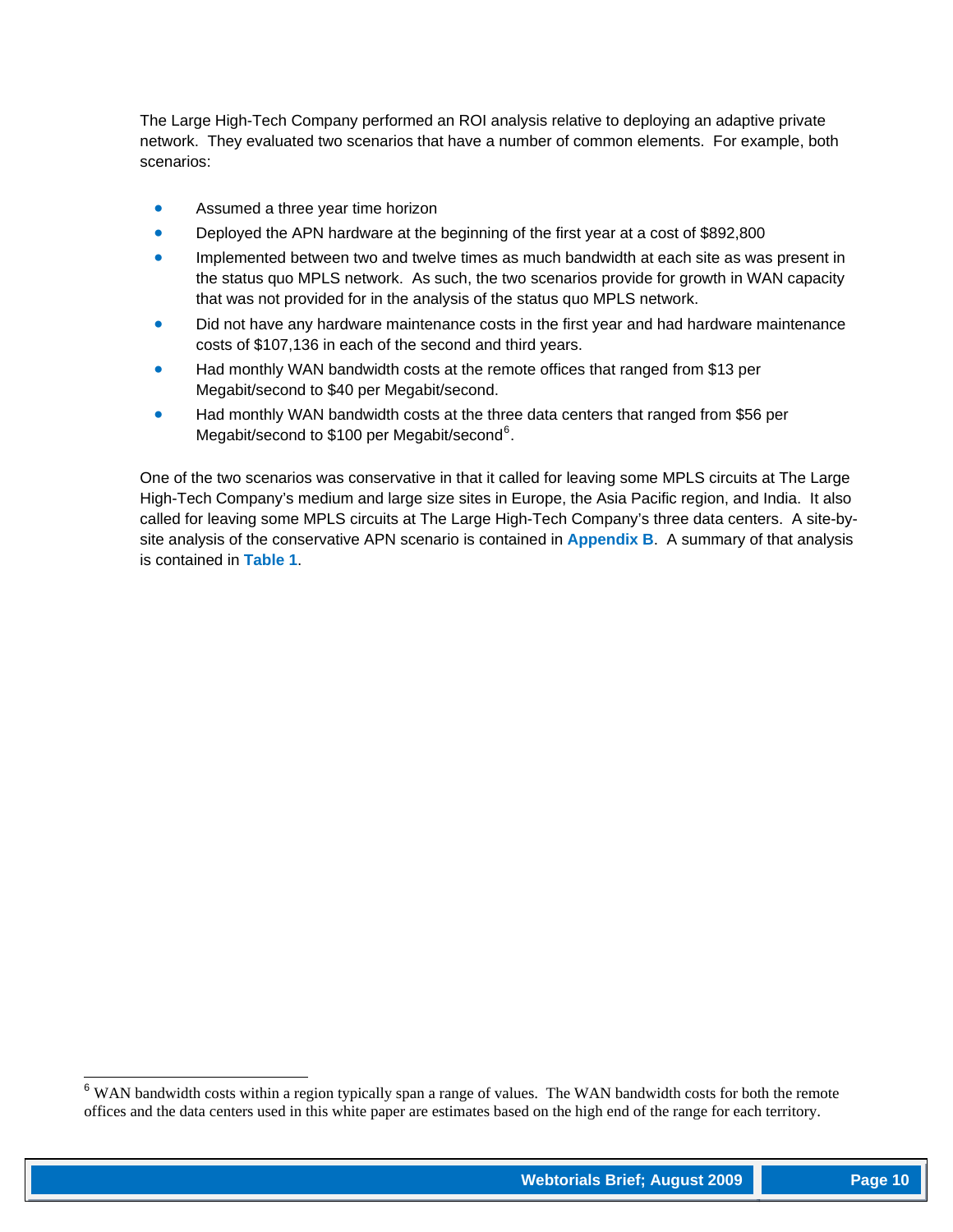**Table 1: Three-Year Costs in the Conservative APN Scenario** 

|                         | Year 1      | Year <sub>2</sub> | Year <sub>3</sub> |
|-------------------------|-------------|-------------------|-------------------|
| Monthly APN             |             |                   |                   |
| <b>Bandwidth Costs</b>  | \$88,644    | \$88,644          | \$88,644          |
| <b>Annual APN</b>       |             |                   |                   |
| <b>Bandwidth Costs</b>  | \$1,063,728 | \$1,063,728       | \$1,063,728       |
| <b>APN Hardware</b>     |             |                   |                   |
| Costs                   | \$892,800   | \$0               | \$0               |
| <b>APN</b>              |             |                   |                   |
| Maintenance             | \$0         | \$107,136         | \$107,136         |
| <b>Total Annual APN</b> |             |                   |                   |
| Cost                    | \$1,956,528 | \$1,170,864       | \$1,170,864       |
| Annual Cost of          | \$2,594,796 | \$2,594,796       | \$2,594,796       |
| the Current MPLS        |             |                   |                   |
| Network                 |             |                   |                   |
| <b>Cumulative APN</b>   |             |                   |                   |
| Cost                    | \$1,956,528 | \$3,127,392       | \$4,298,256       |
| <b>Total MPLS Costs</b> | \$2,594,796 | \$5,189,596       | \$7,784,394       |
| over Time               |             |                   |                   |
| Percentage              |             |                   |                   |
| <b>Annual Savings:</b>  |             |                   |                   |
| APN vs. MPLS            | 25%         | 55%               | 55%               |
| <b>Cumulative APN</b>   |             |                   |                   |
| Savings vs. Status      |             |                   |                   |
| Quo MPLS                |             |                   |                   |
| Network                 | \$638,268   | \$2,062,204       | \$3,486,138       |

If The Large High-Tech Company implements the conservative APN deployment, they will reduce their monthly bandwidth costs by \$127,589 (\$216,233 - \$88,644). Since the conservative APN deployment requires a capital expenditure of \$892,800, this results in a payback period of seven months (\$892,800 /\$127,589 per month). The IRR associated with the conservative APN is 57%.

The second scenario was more aggressive in that it called for an eventual total replacement of the current MPLS network with APN. A site-by-site analysis of the aggressive APN scenario is contained in **Appendix C**. A summary of that analysis is contained in **Table 2**.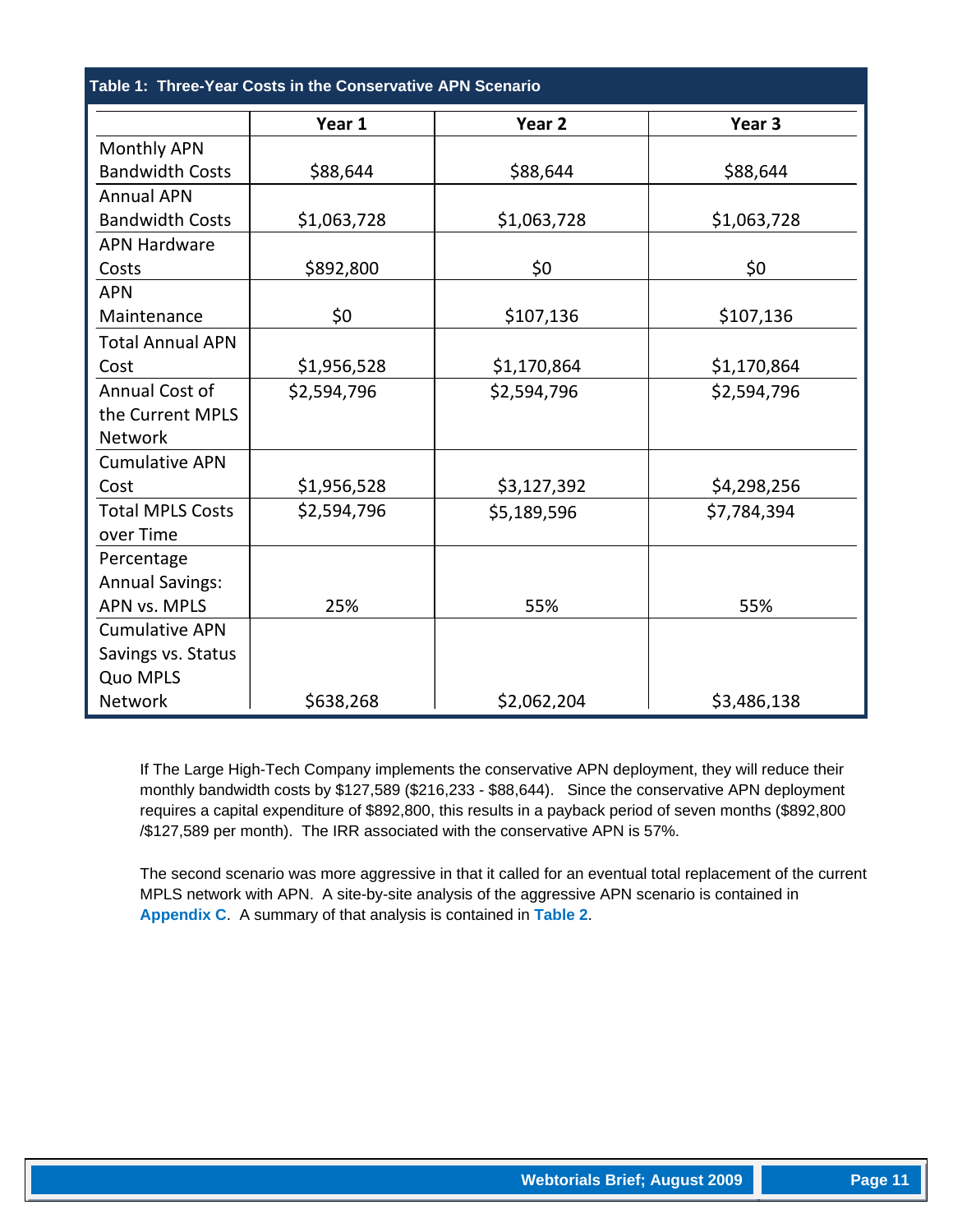|                         | Year 1      | Year <sub>2</sub> | Year 3      |
|-------------------------|-------------|-------------------|-------------|
| Monthly APN             |             |                   |             |
| <b>Bandwidth Costs</b>  | \$45,744    | \$45,744          | \$45,744    |
| <b>Annual APN</b>       |             |                   |             |
| <b>Bandwidth Costs</b>  | \$548,928   | \$548,928         | \$548,928   |
| <b>APN Hardware</b>     |             |                   |             |
| Costs                   | \$892,800   | \$0               | \$0         |
| <b>APN</b>              |             |                   |             |
| Maintenance             | \$0         | \$107,136         | \$107,136   |
| <b>Total Annual APN</b> |             |                   |             |
| Cost                    | \$1,441,728 | \$656,064         | \$656,064   |
| Annual Cost of          | \$2,594,796 | \$2,594,796       | \$2,594,796 |
| the Current MPLS        |             |                   |             |
| <b>Network</b>          |             |                   |             |
| <b>Cumulative APN</b>   |             |                   |             |
| Cost                    | \$1,441,728 | \$2,097,792       | \$2,753,856 |
| <b>Total MPLS Costs</b> | \$2,594,796 | \$5,189,596       | \$7,784,394 |
| over Time               |             |                   |             |
| Percentage              |             |                   |             |
| <b>Annual Savings:</b>  |             |                   |             |
| APN vs. MPLS            | 44%         | 75%               | 55%         |
| <b>Cumulative APN</b>   |             |                   |             |
| Savings vs. Status      |             |                   |             |
| Quo MPLS                |             |                   |             |
| Network                 | \$1,153,068 | \$3,091,804       | \$5,030,538 |

If The Large High-Tech Company deploys the aggressive APN, they will reduce their monthly bandwidth costs by \$170,489 (\$216,233 - \$45,744). Since the deployment of the aggressive APN requires a capital expenditure of \$892,800, this results in a payback period of just over five months (\$892,800 /\$170,489 per month). The IRR associated with the aggressive APN is 78%.

The key results of the ROI analysis performed by The High Tech Company are depicted in **Table 3**.

| Table 3: Summary of 3 Year ROI Analysis |                                  |                                                |                                      |                                                |                          |            |
|-----------------------------------------|----------------------------------|------------------------------------------------|--------------------------------------|------------------------------------------------|--------------------------|------------|
|                                         | <b>Incremental</b><br>Investment | <b>Incremental</b><br><b>Operating</b><br>Cost | <b>Three Year</b><br><b>WAN Cost</b> | Percentage<br>Savings vs.<br><b>Status Quo</b> | Payback<br><b>Period</b> | <b>IRR</b> |
| <b>Status Quo</b>                       | \$0                              | \$0                                            | \$7,784,394                          | <b>NA</b>                                      | <b>NA</b>                | <b>NA</b>  |
| <b>Conservative</b><br><b>APN</b>       | \$892,800                        | \$107,136                                      | \$4,298,256                          | 45%                                            | 7 Months                 | 57%        |
| <b>Aggressive</b><br><b>APN</b>         | \$892,800                        | \$107,136                                      | \$2,753,856                          | 65%                                            | 5.2<br><b>Months</b>     | 78%        |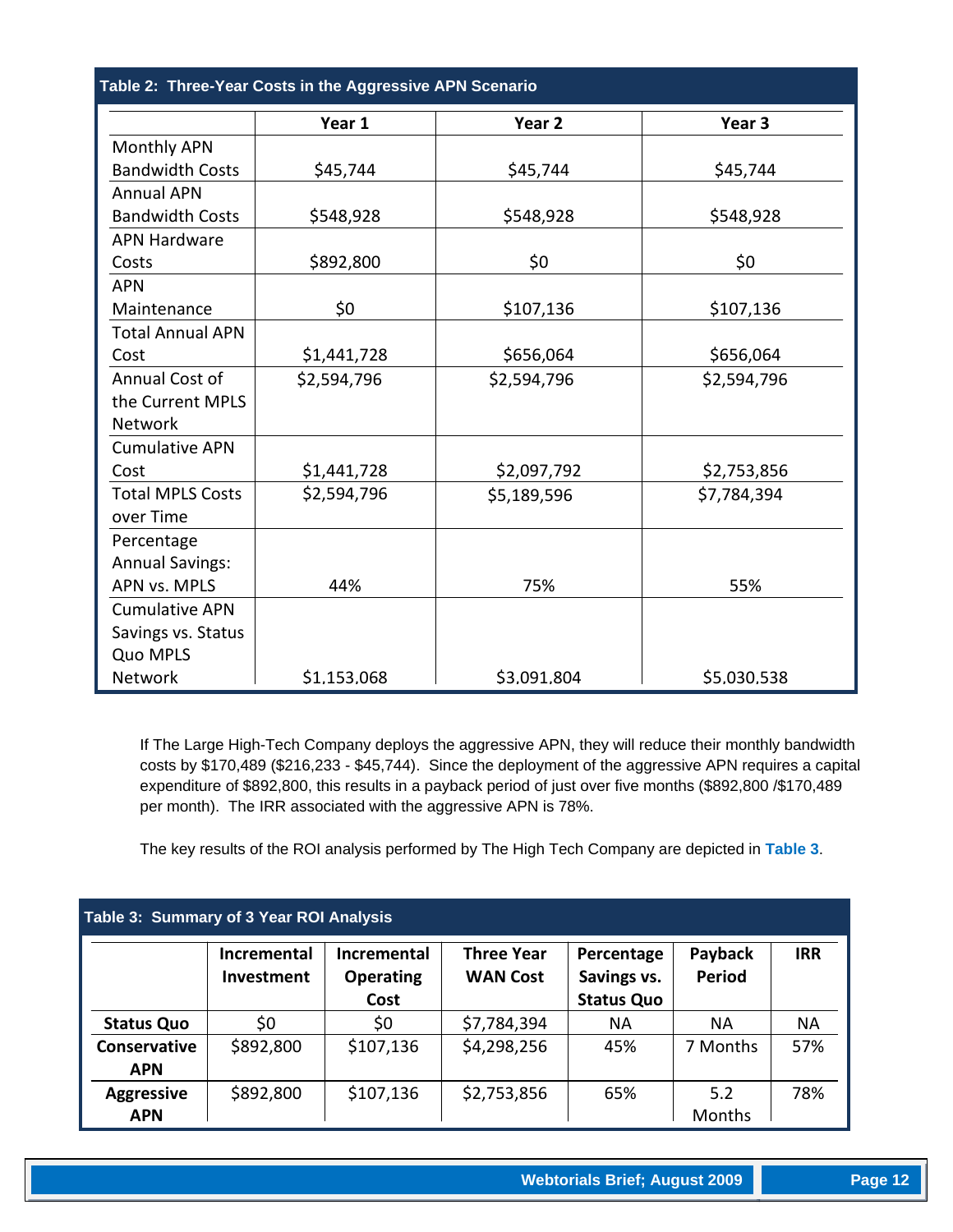#### **Medium High-Tech Company**

This case study involves a multi-national high-tech company that has headquarters in California and has annual revenues of approximately five hundred million dollars. The company has twenty-eight sites, nineteen of which are connected using MPLS and nine are connected using Internet access. Throughout the rest of the white paper, this company will be referred to as The Medium High-Tech Company.

The Medium High-Tech Company's:

- Cost for MPLS service per location ranges from a low of \$88/Megabit/second/month to a high of \$2,469 /Megabit/second/month.
- Recurring cost for MPLS service is \$111,058 per month and \$1,332,696 per year.
- Recurring cost for Internet access is \$2,485 per month and \$29,820 per year.
- Total recurring bandwidth cost is \$113,543 per month and \$1,362,516 per year.

If nothing changes, The Medium High-Tech Company's cost for bandwidth over the next three years will be \$4,087,548. Similar to the previous case study, The Medium High-Tech Company evaluated two scenarios for upgrading its WAN. Both scenarios:

- Assumed a three year time horizon
- Deployed the APN hardware at the beginning of the first year at a cost of \$285,640
- Implemented between two and eight times as much bandwidth as was present in the status quo MPLS network.
- Did not have any hardware maintenance costs in the first year and had hardware maintenance costs of \$34,277 in each of the second and third years.
- Had monthly WAN bandwidth costs at the remote offices that ranged from \$13 per Megabit/second to \$40 per Megabit/second.
- Had monthly WAN bandwidth costs at the three data centers that ranged from \$56 per Megabit/second to \$100 per Megabit/second.

Similar to the previous case study, one of the scenarios was conservative in that it called for leaving some MPLS circuits in place – primarily in the Asia Pacific and India regions. If The Meduim High-Tech Company deploys the conservative APN, they will reduce their monthly bandwidth costs by \$64,911 (\$113,542 - \$48,632). Since the deployment of the conservative APN requires a capital expenditure of \$285,640, this results in a payback period of roughly four and a half months (\$285,640 /\$64,911 per month). The IRR associated with the conservative APN is 91%.

If The Medium High-Tech Company deploys the aggressive APN, they will reduce their monthly bandwidth costs by \$97,329 (\$113,542 - \$16,214). Since the deployment of the aggressive APN requires a capital expenditure of \$285,640, this results in a payback period of roughly three months (\$285,640 /\$97,329 per month). The IRR associated with the conservative APN is 123%.

The financial metrics that are associated with the two scenarios that The Large High-Tech Company evaluated were dramatic, but not as dramatic as the financial metrics that are associated with the two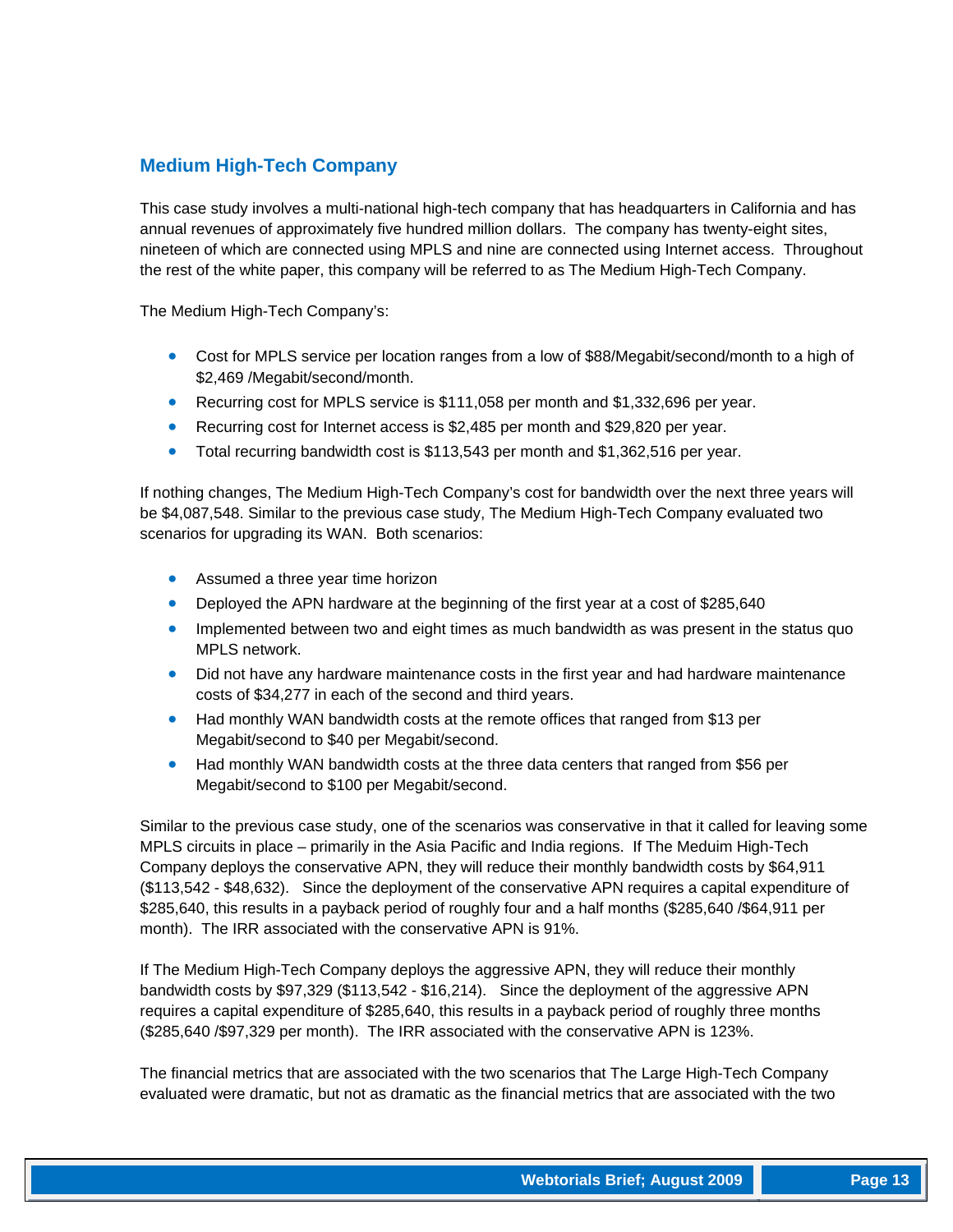scenarios that The Medium High-Tech Company evaluated. The reason for that is that many of the sites that The Medium High-Tech Company connects via MPLS are in India where the cost of MPLS is extremely high. For example, one of their sites is in Banglore where the monthly cost of a 4 Mpbs MPLS circuit is \$9,875. This equates to a monthly cost of a megabit/second of bandwidth of \$2,469. Because these costs are so high, the APN savings are even more significant than normal.

## **Summary**

The two case studies demonstrate the dramatic cost savings that are associated with APN. In the status quo MPLS networks the monthly cost for a megabit per second of bandwidth ranged from a low of \$333 to a high of \$2,469. In contrast, with APN the monthly cost for a megabit per second of bandwidth ranged from a low of \$8 to a high of \$100. The payback periods ranged from three to seven months and the IRR ranged between 57% and 123%. Making these cost savings all the more compelling is the fact that the alternative APN designs also provided between two and twelve times the bandwidth than the status quo MPLS networks provided at each site.

In addition to the compelling cost savings, APN is appealing in part because it builds on Internet access technologies that are well understood. It is also appealing because it leverages a well-understood concept: adding intelligence to a multitude of consumer grade products or services and hence creating a low cost, highly reliable enterprise class product or service. This concept has been used successfully in other aspects of IT such as RAID arrays. RAID technology revolutionized storage by enabling production IT business systems to be reliably built using PC economics. RAID was a critical component in the virtualization of storage and it enables not just reliability and cost savings, but storage scalability as well

By combining traditional private WAN reliability with public Internet economics, Adaptive Private Networking technology promises similar benefits for the enterprise WAN. The ability to save money and generate a positive ROI in a short timeframe *alone* makes APN a technology to investigate in these difficult economic times. However, APN technology enables IT organizations to build virtual WANs that exhibit not only the highest levels of reliability and cost savings, but network scalability. It also provides IT organizations with leverage over their telecom suppliers. As such, APN is perhaps ultimately a more compelling technology for IT organizations relative to its *strategic* impact on designing, building, managing and evolving their wide area networks in the next several years.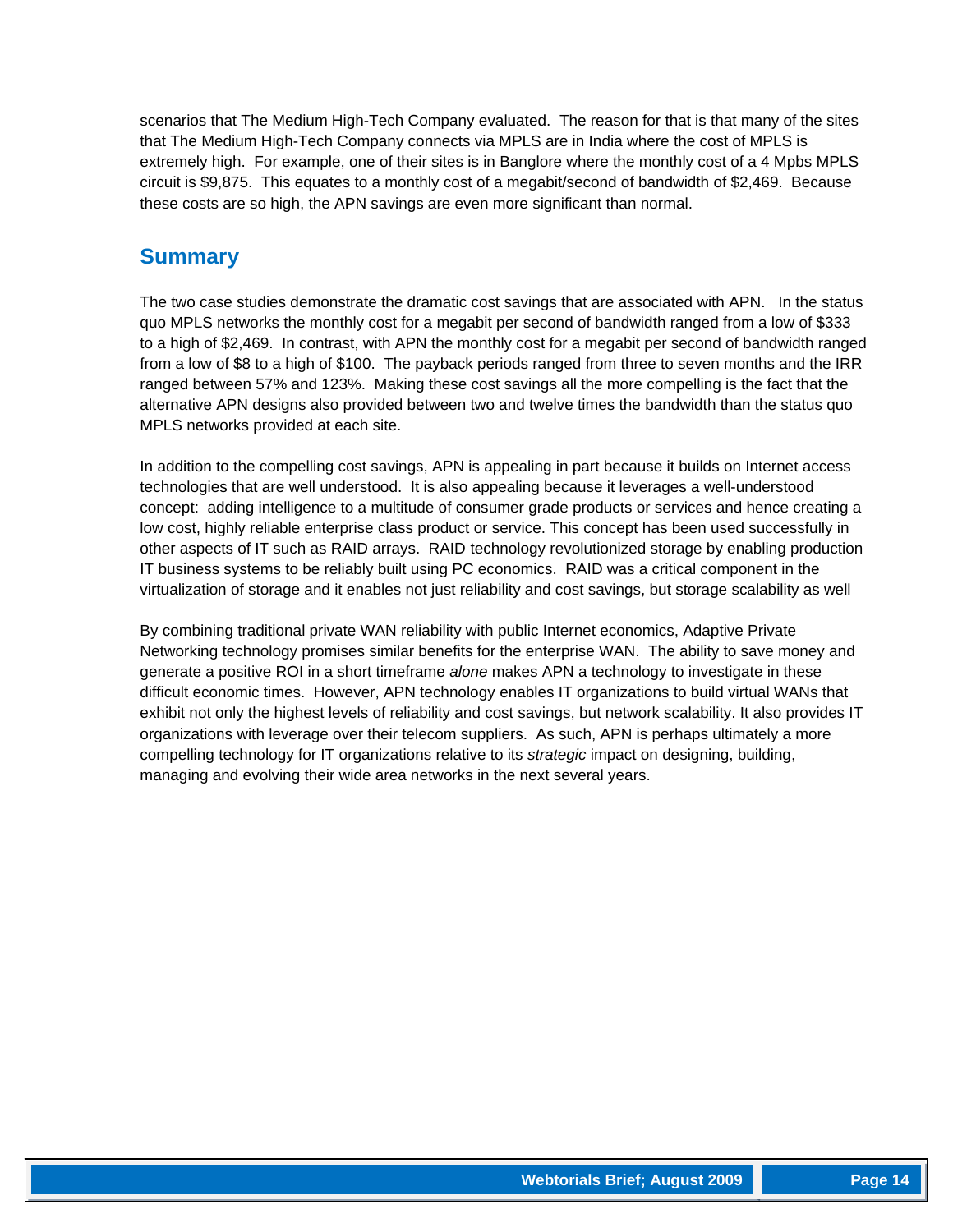# **Appendix A The Large High-Tech Company Current MPLS Network**

|                     | <b>Number of</b> | <b>Bandwidth</b>        |           |                   |           |
|---------------------|------------------|-------------------------|-----------|-------------------|-----------|
|                     | <b>Sites</b>     | (Mbps)                  | Cost/Site | <b>Total Cost</b> | Cost/Mbps |
| <b>Small Sales</b>  |                  |                         |           |                   |           |
| <b>Offices</b>      | 20               |                         |           |                   |           |
| US                  | 10               | 1.5                     | \$661     | \$6,610           | \$441     |
| <b>EMEA</b>         | 5                | $\overline{2}$          | \$2,000   | \$10,000          | \$1,000   |
| Asia Pacific        | 3                | $\overline{2}$          | \$2,500   | \$7,500           | \$1,250   |
| India               | $\overline{2}$   | $\overline{2}$          | \$2,500   | \$5,000           | \$1,250   |
|                     |                  |                         |           |                   |           |
| <b>Medium Sales</b> |                  |                         |           |                   |           |
| <b>Offices</b>      | 15               |                         |           |                   |           |
| US                  | 8                | 4.5                     | \$1,983   | \$15,864          | \$441     |
| <b>EMEA</b>         | 4                | $\overline{\mathbf{4}}$ | \$4,000   | \$16,000          | \$1,000   |
| Asia Pacific        | $\overline{2}$   | $\overline{\mathbf{4}}$ | \$5,000   | \$10,000          | \$1,250   |
| India               | $\mathbf{1}$     | 4                       | \$4,000   | \$4,000           | \$1,000   |
|                     |                  |                         |           |                   |           |
| <b>Large Sales</b>  |                  |                         |           |                   |           |
| <b>Offices</b>      | 5                |                         |           |                   |           |
| US                  | $\overline{2}$   | 12                      | \$4,000   | \$8,000           | \$333     |
| <b>EMEA</b>         | $\mathbf{1}$     | 12                      | \$6,500   | \$6,500           | \$542     |
| Asia Pacific        | $\mathbf{1}$     | 10                      | \$6,000   | \$6,000           | \$600     |
| India               | $\mathbf{1}$     | 10                      | \$6,000   | \$6,000           | \$600     |
|                     |                  |                         |           |                   |           |
| Small               |                  |                         |           |                   |           |
| <b>Development</b>  |                  |                         |           |                   |           |
| <b>Offices</b>      | 15               |                         |           |                   |           |
| US                  | 7                | 1.5                     | \$661     | \$4,627           | \$441     |
| <b>EMEA</b>         | 3                | $\overline{2}$          | \$2,000   | \$6,000           | \$1,000   |
| Asia Pacific        | $\overline{2}$   | $\overline{2}$          | \$2,500   | \$5,000           | \$1,250   |
| India               | 3                | $\overline{2}$          | \$2,500   | \$7,500           | \$1,250   |
|                     |                  |                         |           |                   |           |
| <b>Medium</b>       |                  |                         |           |                   |           |
| <b>Development</b>  |                  |                         |           |                   |           |
| <b>Offices</b>      | 9                |                         |           |                   |           |
| US                  | $\overline{4}$   | 4.5                     | \$1,983   | \$7,932           | \$441     |
| EMEA                | 2                | 4                       | \$4,000   | \$8,000           | \$1,000   |
| Asia Pacific        | $\mathbf{1}$     | $\overline{\mathbf{4}}$ | \$5,000   | \$5,000           | \$1,250   |
| India               | $\overline{2}$   | $\overline{\mathbf{4}}$ | \$4,000   | \$8,000           | \$1,000   |
| Large               |                  |                         |           |                   |           |
| Development         |                  |                         |           |                   |           |
| <b>Offices</b>      |                  |                         |           |                   |           |
|                     | $\bf 6$          |                         |           |                   |           |
| US                  | 3                | 9                       | \$3,800   | \$11,400          | \$422     |
| <b>EMEA</b>         | $\mathbf{1}$     | 9                       | \$6,300   | \$6,300           | \$700     |
| Asia Pacific        | $\mathbf 1$      | 8                       | \$6,000   | \$6,000           | \$750     |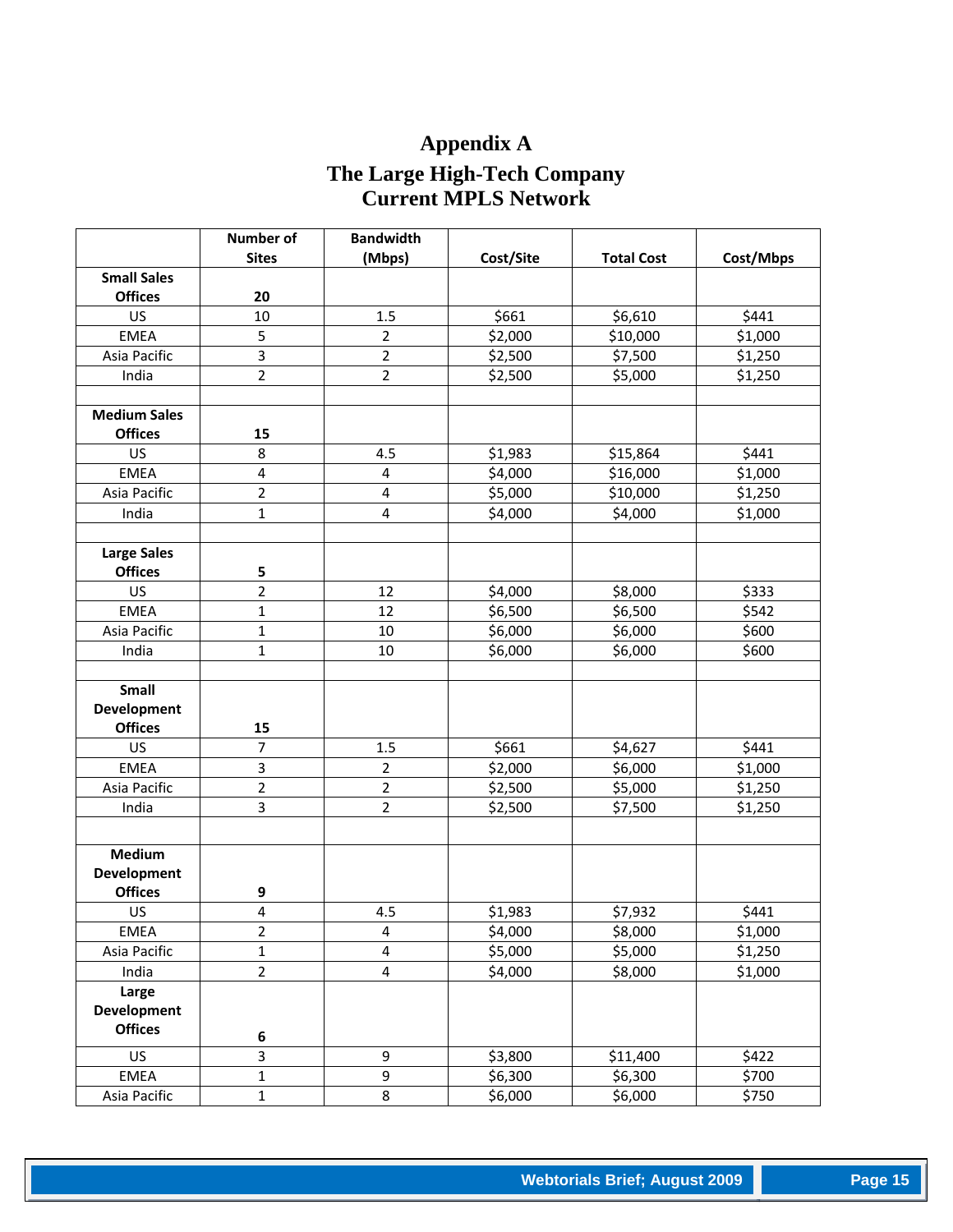| India                                               | 1            | 8  | \$6,000  | \$6,000     | \$750 |
|-----------------------------------------------------|--------------|----|----------|-------------|-------|
|                                                     |              |    |          |             |       |
| <b>Extra Large</b><br>Development<br><b>Offices</b> | 4            |    |          |             |       |
| US                                                  | 1            | 45 | \$6,000  | \$6,000     | \$133 |
| EMEA                                                |              | 45 | \$8,500  | \$8,500     | \$189 |
| Asia Pacific                                        | $\mathbf{1}$ | 45 | \$8,500  | \$8,500     | \$189 |
| India                                               | 1            | 50 | \$10,000 | \$10,000    | \$200 |
|                                                     |              |    |          |             |       |
| <b>MRC</b>                                          |              |    |          |             |       |
| <b>ARC</b>                                          |              |    |          | \$2,594,796 |       |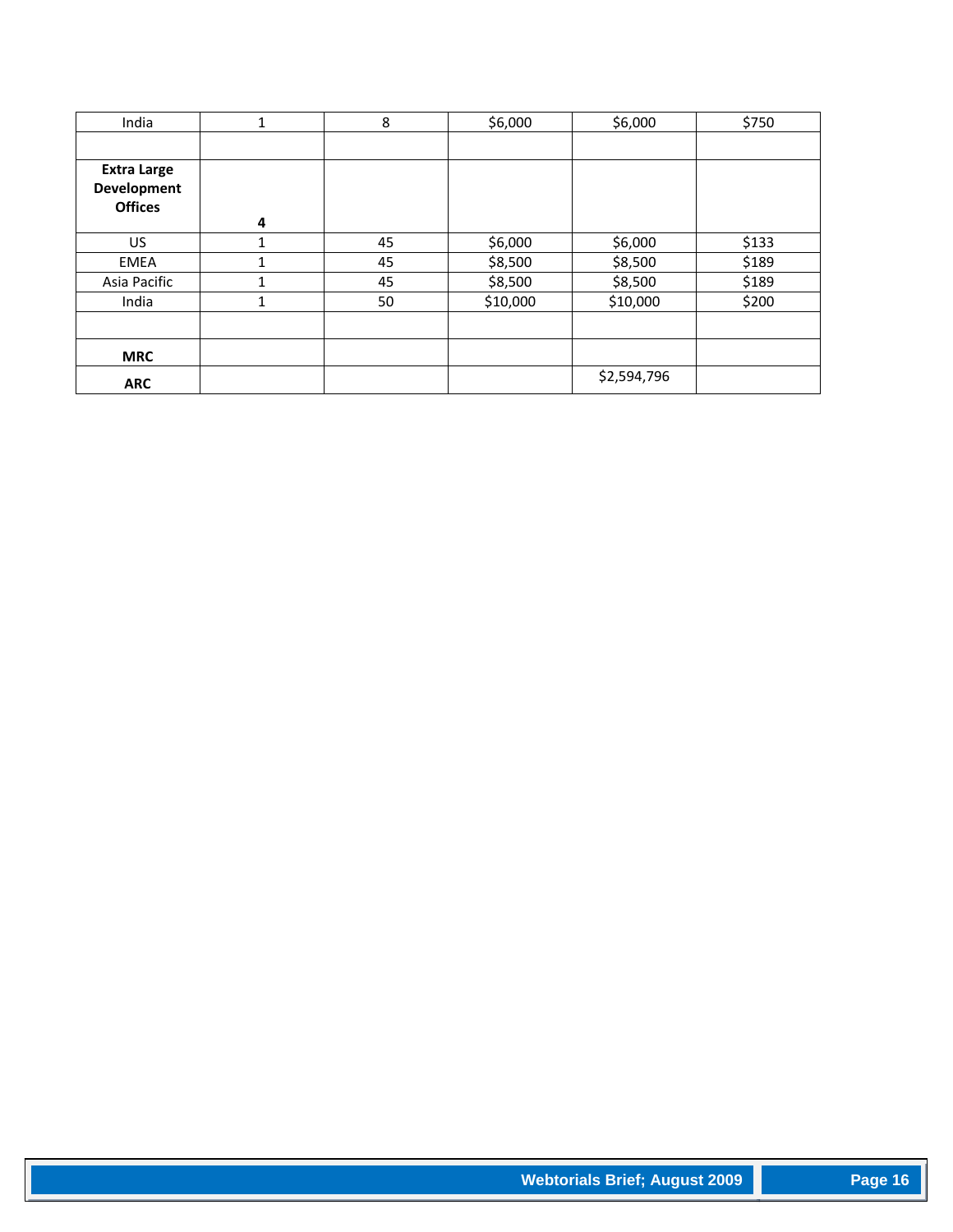## **Appendix B The Large High-Tech Company Conservative APN Scenario**

|                     | <b>Number of</b><br><b>Sites</b> | <b>Bandwidth</b><br>(Mbps) | Cost/Site | <b>Total Cost</b> | Cost/Mbps   |
|---------------------|----------------------------------|----------------------------|-----------|-------------------|-------------|
| <b>Small Sales</b>  |                                  |                            |           |                   |             |
| <b>Offices</b>      | 20                               |                            |           |                   |             |
| US                  | 10                               | 18                         | \$234     | \$2,400           | \$13        |
| <b>EMEA</b>         | 5                                | 18                         | \$270     | \$1,350           | \$15        |
| Asia Pacific        | $\overline{3}$                   | 18                         | \$144     | \$432             | \$8         |
| India               | $\overline{2}$                   | 18                         | \$720     | \$1,440           | \$40        |
|                     |                                  |                            |           |                   |             |
| <b>Medium Sales</b> |                                  |                            |           |                   |             |
| <b>Offices</b>      | 15                               |                            |           |                   |             |
| US                  | 8                                | 18                         | \$234     | \$1,872           | \$13        |
| EMEA                | $\overline{4}$                   | 18                         | \$270     | \$1,080           | \$15        |
|                     |                                  | $\overline{2}$             | \$2,000   | \$8,000           | $MPLS*$     |
| Asia Pacific        | $\overline{2}$                   | 18                         | \$144     | \$288             | \$8         |
|                     |                                  | $\overline{2}$             | \$2,500   | \$5,000           | <b>MPLS</b> |
| India               | $\mathbf{1}$                     | 18                         | \$720     | \$720             | \$40        |
|                     |                                  | $\overline{2}$             | \$2,000   | \$2,000           | <b>MPLS</b> |
|                     |                                  |                            |           |                   |             |
| Large Sales         |                                  |                            |           |                   |             |
| <b>Offices</b>      | 5                                |                            |           |                   |             |
| <b>US</b>           | $\overline{2}$                   | 24                         | \$312     | \$624             | \$13        |
| EMEA                | $\mathbf{1}$                     | 18                         | \$270     | \$270             | \$15        |
|                     |                                  | $\overline{2}$             | \$1,200   | \$1,200           | <b>MPLS</b> |
| Asia Pacific        | $\mathbf{1}$                     | 18                         | \$144     | \$144             | \$8         |
|                     |                                  | $\overline{2}$             | \$1,200   | \$1,200           | <b>MPLS</b> |
| India               | 1                                | 18                         | \$720     | \$720             | \$40        |
|                     |                                  | $\overline{2}$             | \$2,000   | \$2,000           | <b>MPLS</b> |
|                     |                                  |                            |           |                   |             |
| Small               |                                  |                            |           |                   |             |
| <b>Development</b>  |                                  |                            |           |                   |             |
| <b>Offices</b>      | 15                               |                            |           |                   |             |
| US                  | $\overline{7}$                   | 18                         | \$234     | \$1,638           | \$13        |
| <b>EMEA</b>         | 3                                | 18                         | \$270     | \$810             | \$15        |
| Asia Pacific        | 2                                | 18                         | \$144     | \$299             | \$8         |
| India               | 3                                | 18                         | \$720     | \$2,160           | \$40        |
|                     |                                  |                            |           |                   |             |
|                     |                                  |                            |           |                   |             |
| Medium              |                                  |                            |           |                   |             |
| <b>Development</b>  |                                  |                            |           |                   |             |
| <b>Offices</b>      | 9                                |                            |           |                   |             |
| US                  | 4                                | 24                         | \$312     | \$1,248           | \$13        |
| EMEA                | $\overline{2}$                   | 24                         | \$360     | \$720             | \$15        |
|                     |                                  | $\overline{2}$             | \$2,000   | \$4,000           | <b>MPLS</b> |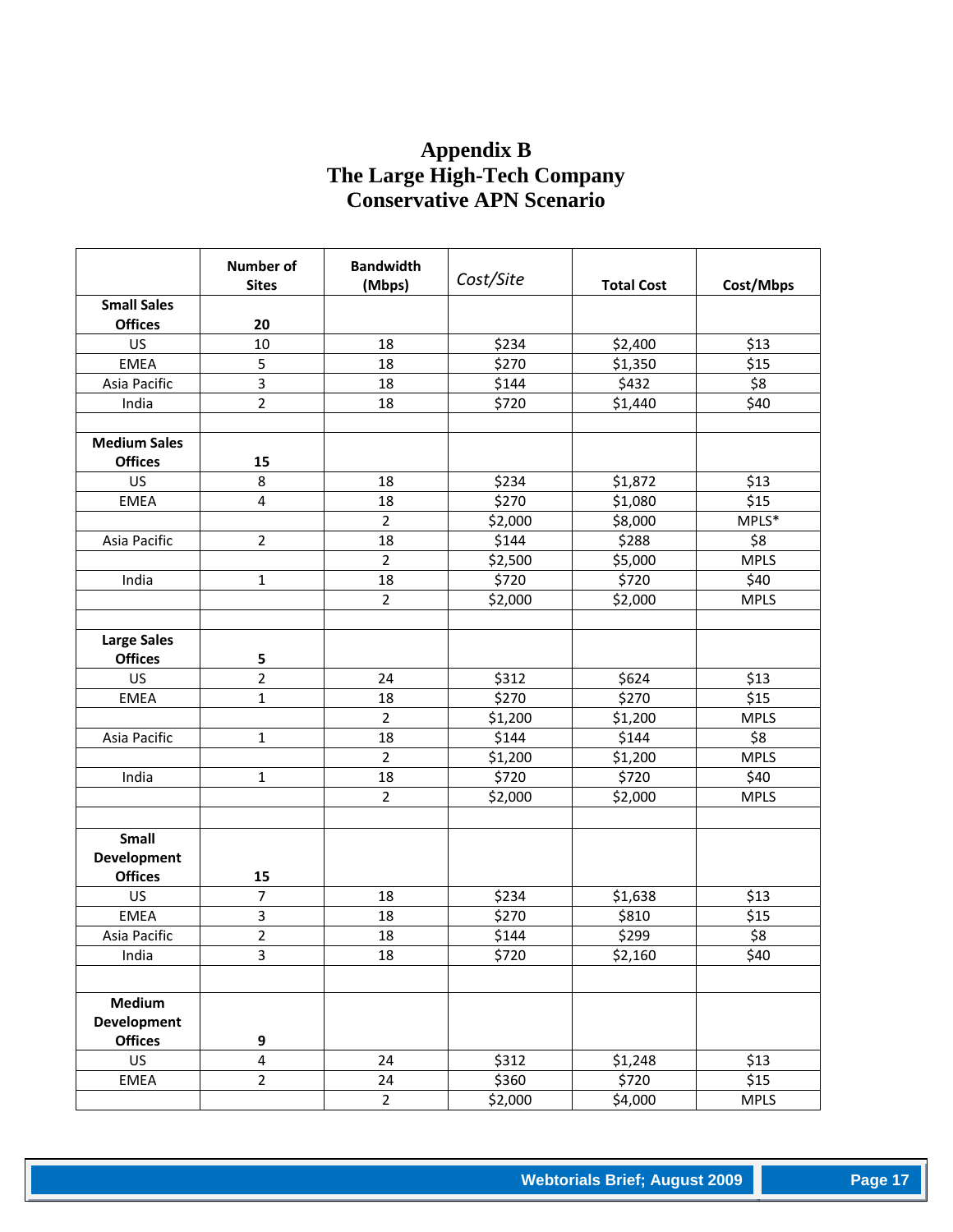| Asia Pacific       | $\mathbf{1}$   | 24             | \$192   | \$192       | \$8         |
|--------------------|----------------|----------------|---------|-------------|-------------|
|                    |                | $\overline{2}$ | \$2,500 | \$2,500     | <b>MPLS</b> |
| India              | $\overline{2}$ | 24             | \$960   | \$1,920     | \$40        |
|                    |                | $\overline{2}$ | \$2,000 | \$4,000     | <b>MPLS</b> |
|                    |                |                |         |             |             |
| Large              |                |                |         |             |             |
| <b>Development</b> |                |                |         |             |             |
| <b>Offices</b>     | $\bf 6$        |                |         |             |             |
| US                 | 3              | 24             | \$312   | \$936       | \$13        |
| <b>EMEA</b>        | $\mathbf{1}$   | 24             | \$360   | \$360       | \$13        |
|                    |                | $\overline{2}$ | \$2,000 | \$2,000     | <b>MPLS</b> |
| Asia Pacific       | $\mathbf{1}$   | 24             | \$192   | \$192       | \$13        |
|                    |                | $\overline{2}$ | \$2,500 | \$2,500     | <b>MPLS</b> |
| India              | $\mathbf{1}$   | 24             | \$960   | \$960       | \$13        |
|                    |                | $\overline{2}$ | \$2,000 | \$2,000     | <b>MPLS</b> |
|                    |                |                |         |             |             |
| <b>Extra Large</b> |                |                |         |             |             |
| <b>Development</b> |                |                |         |             |             |
| <b>Offices</b>     |                |                |         |             |             |
|                    | 4              |                |         |             |             |
| <b>US</b>          | $\mathbf{1}$   | 90             | \$5,040 | \$5,040     | \$56        |
| <b>EMEA</b>        | $\mathbf{1}$   | 90             | \$5,850 | \$5,850     | \$65        |
|                    |                | $\overline{2}$ | \$2,000 | \$2,000     | <b>MPLS</b> |
| Asia Pacific       | $\mathbf{1}$   | 90             | \$3,150 | \$3,150     | \$35        |
|                    |                | $\overline{2}$ | \$2,500 | \$2,500     | <b>MPLS</b> |
| India              | $\mathbf{1}$   | 90             | \$9,000 | \$9,000     | \$100       |
|                    |                | $\overline{2}$ | \$2,000 | \$2,000     | <b>MPLS</b> |
|                    |                |                |         |             |             |
| <b>MRC</b>         |                |                |         | \$88,644    |             |
| <b>ARC</b>         |                |                |         | \$1,063,728 |             |

**\*** Indicates a backup MPLS circuit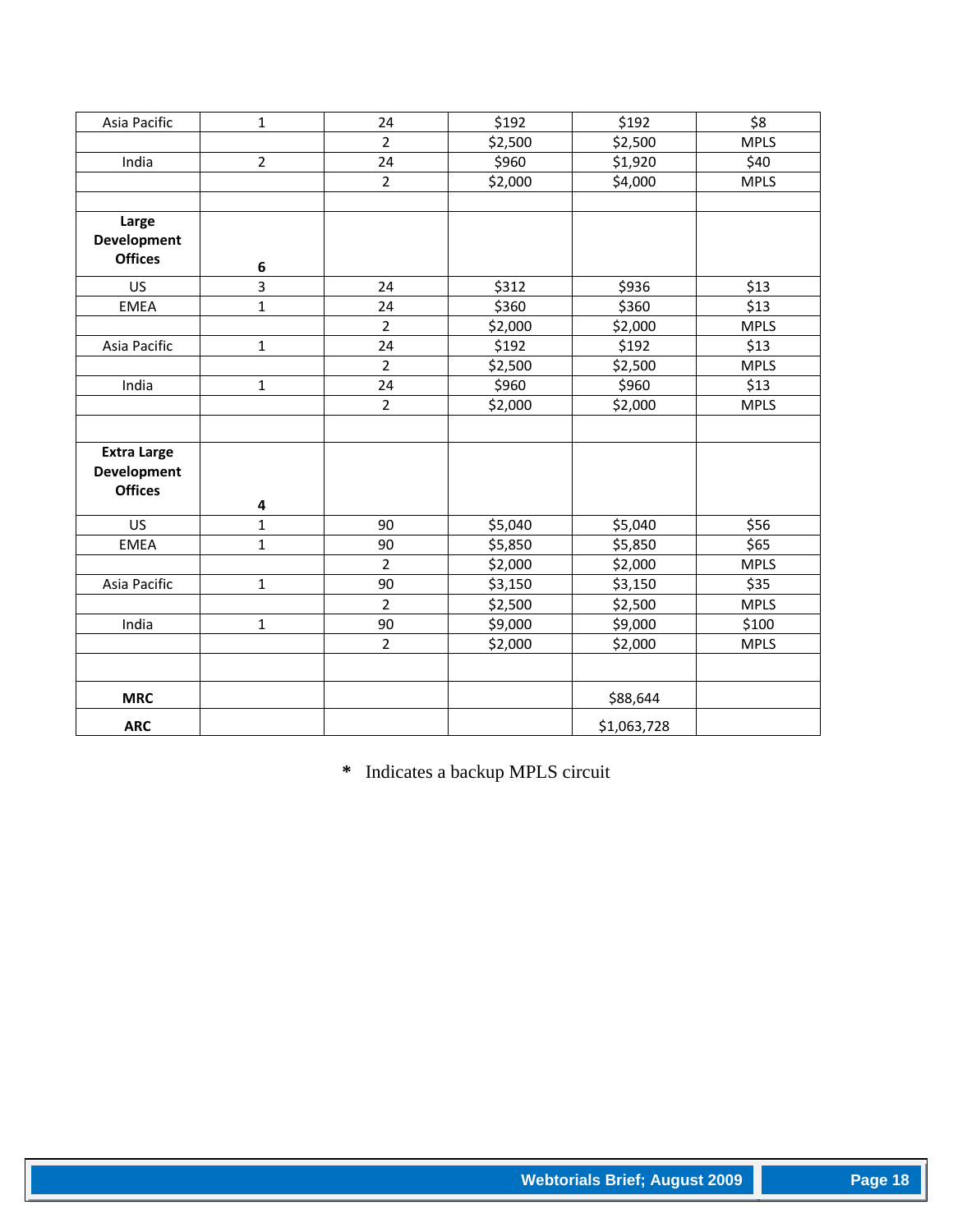## **Appendix C The Large High-Tech Company Aggressive APN Scenario**

|                     | <b>Number of</b><br><b>Sites</b> | <b>Bandwidth</b><br>(Mbps) | Cost/Site                   | <b>Total Cost</b> | Cost/Mbps   |
|---------------------|----------------------------------|----------------------------|-----------------------------|-------------------|-------------|
| <b>Small Sales</b>  |                                  |                            |                             |                   |             |
| <b>Offices</b>      | 20                               |                            |                             |                   |             |
| US                  | 10                               | 18                         | \$234                       | \$2,400           | \$13        |
| <b>EMEA</b>         | 5                                | 18                         | \$270                       | \$1,350           | \$15        |
| Asia Pacific        | 3                                | 18                         | \$144                       | \$432             | \$8         |
| India               | $\overline{2}$                   | 18                         | \$720                       | \$1,440           | \$40        |
|                     |                                  |                            |                             |                   |             |
| <b>Medium Sales</b> |                                  |                            |                             |                   |             |
| <b>Offices</b>      | 15                               |                            |                             |                   |             |
| US                  | 8                                | 18                         | \$234                       | \$1,872           | \$13        |
| <b>EMEA</b>         | 4                                | 18                         | \$270                       | \$1,080           | \$15        |
| Asia Pacific        | $\overline{2}$                   | 18                         | \$144                       | \$288             | \$8         |
| India               | $\mathbf{1}$                     | 18                         | \$720                       | \$720             | \$40        |
|                     |                                  | $\overline{2}$             | \$2,000                     | \$2,000           | <b>MPLS</b> |
|                     |                                  |                            |                             |                   |             |
| <b>Large Sales</b>  |                                  |                            |                             |                   |             |
| <b>Offices</b>      | 5                                |                            |                             |                   |             |
| <b>US</b>           | $\overline{2}$                   | 24                         | \$312                       | \$624             | \$13        |
| <b>EMEA</b>         | $\mathbf{1}$                     | 18                         | \$270                       | \$270             | \$15        |
| Asia Pacific        | $\mathbf{1}$                     | 18                         | \$144                       | \$144             | \$8         |
| India               | $\mathbf{1}$                     | 18                         | \$720                       | \$720             | \$40        |
|                     |                                  |                            |                             |                   |             |
| Small               |                                  |                            |                             |                   |             |
| <b>Development</b>  |                                  |                            |                             |                   |             |
| <b>Offices</b>      | 15                               |                            |                             |                   |             |
| US                  | $\overline{7}$                   | 18                         | \$234                       | \$1,638           | \$13        |
| <b>EMEA</b>         | 3                                | 18                         | \$270                       | \$810             | \$15        |
| Asia Pacific        | $\overline{2}$                   | 18                         | \$144                       | \$299             | \$8         |
| India               | $\overline{\mathbf{3}}$          | 18                         | \$720                       | \$2,160           | \$40        |
|                     |                                  |                            |                             |                   |             |
| Medium              |                                  |                            |                             |                   |             |
| Development         |                                  |                            |                             |                   |             |
| <b>Offices</b>      | 9                                |                            |                             |                   |             |
| US                  | 4                                | 24                         | \$312                       | \$1,248           | \$13        |
| <b>EMEA</b>         | $\overline{2}$                   | 24                         | \$360                       | \$720             | \$15        |
| Asia Pacific        | $\mathbf{1}$                     | 24                         | \$192                       | \$192             | \$8         |
| India               | $\overline{2}$                   | 24                         | \$960                       | \$1,920           | \$40        |
|                     |                                  |                            |                             |                   |             |
| Large               |                                  |                            |                             |                   |             |
| <b>Development</b>  |                                  |                            |                             |                   |             |
| <b>Offices</b>      | 6                                |                            |                             |                   |             |
| US                  | 3                                | 24                         | $\overline{\frac{1}{5}}312$ | \$936             | \$13        |
| EMEA                | $\mathbf{1}$                     | 24                         | \$360                       | \$360             | \$13        |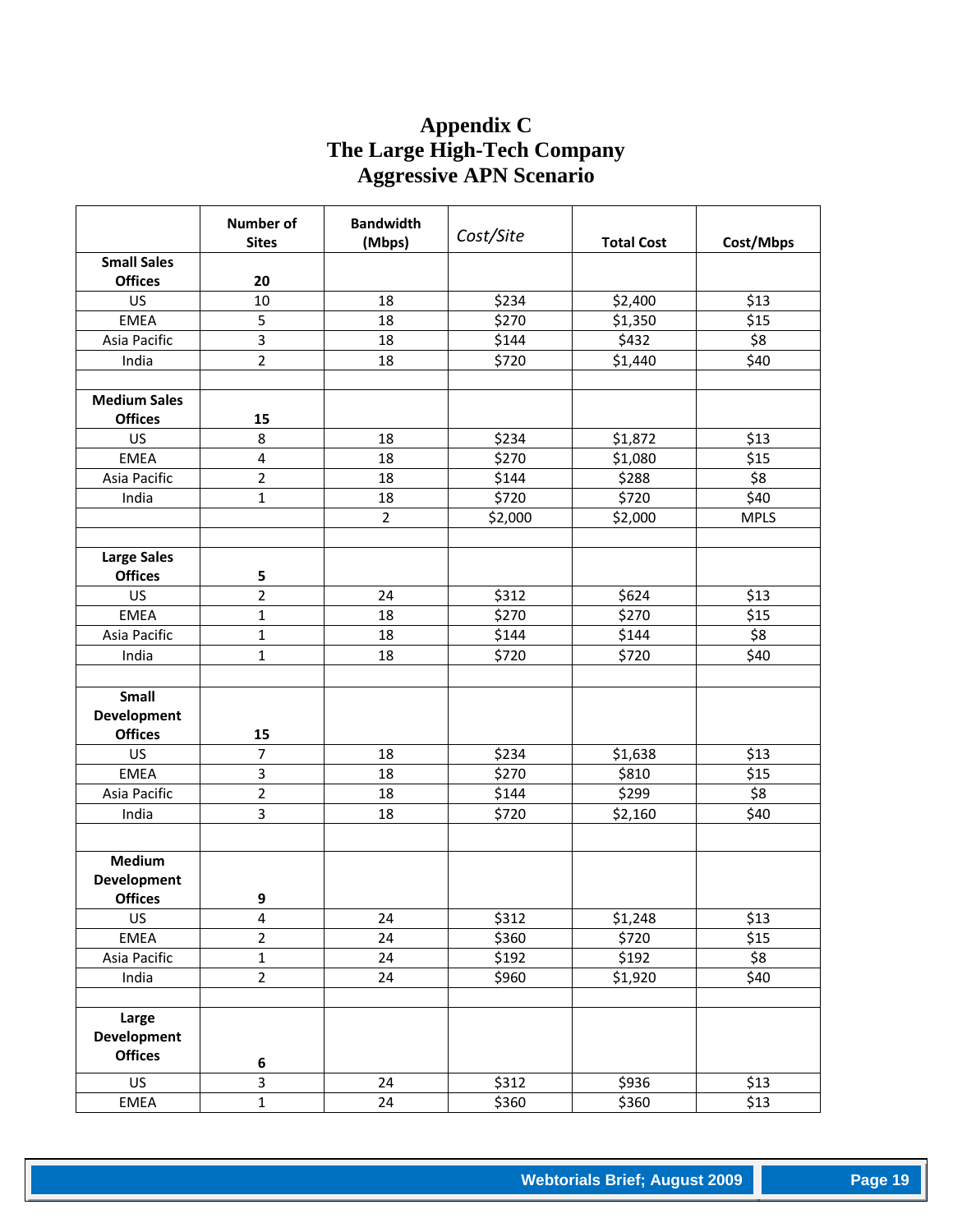| Asia Pacific       | 1            | 24 | \$192   | \$192     | \$13  |
|--------------------|--------------|----|---------|-----------|-------|
| India              | 1            | 24 | \$960   | \$960     | \$13  |
|                    |              |    |         |           |       |
| <b>Extra Large</b> |              |    |         |           |       |
| <b>Development</b> |              |    |         |           |       |
| <b>Offices</b>     |              |    |         |           |       |
|                    | 4            |    |         |           |       |
| US                 | 1            | 90 | \$5,040 | \$5,040   | \$56  |
| EMEA               | 1            | 90 | \$5,850 | \$5,850   | \$65  |
| Asia Pacific       | $\mathbf{1}$ | 90 | \$3,150 | \$3,150   | \$35  |
| India              | 1            | 90 | \$9,000 | \$9,000   | \$100 |
|                    |              |    |         |           |       |
| <b>MRC</b>         |              |    |         | \$45,744  |       |
| <b>ARC</b>         |              |    |         | \$548,928 |       |